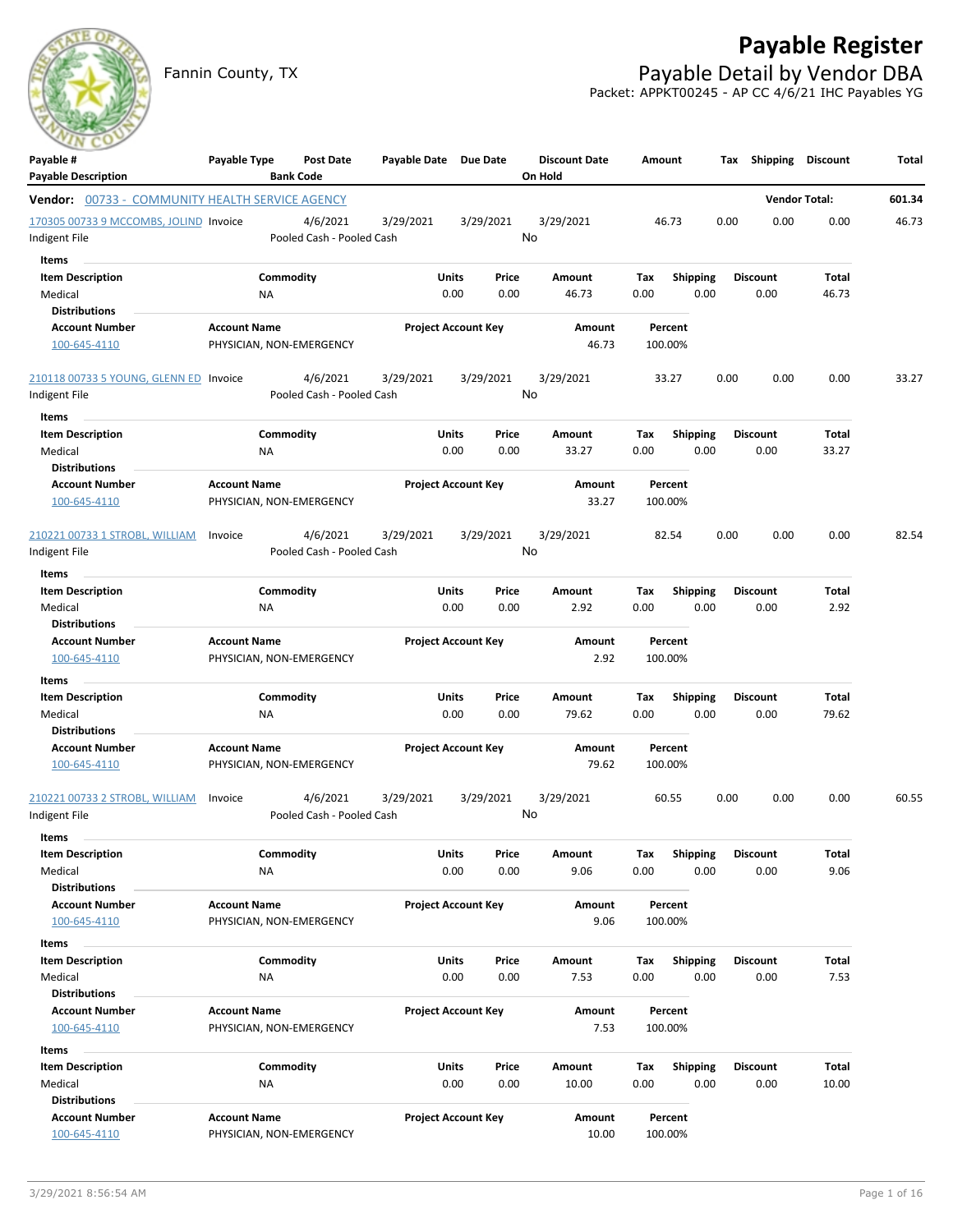**Payable Register Packet: APPKT00245 - AP CC 4/6/21 IHC Payables YG**

| Payable #                                      | Payable Type                                    | <b>Post Date</b>                      | Payable Date Due Date |                            | <b>Discount Date</b> | Amount |                    | <b>Shipping</b><br>Tax | <b>Discount</b> | Total  |
|------------------------------------------------|-------------------------------------------------|---------------------------------------|-----------------------|----------------------------|----------------------|--------|--------------------|------------------------|-----------------|--------|
| <b>Payable Description</b>                     |                                                 | <b>Bank Code</b>                      |                       |                            | On Hold              |        |                    |                        |                 |        |
| Items                                          |                                                 |                                       |                       |                            |                      |        |                    |                        |                 |        |
| <b>Item Description</b>                        |                                                 | Commodity                             | Units                 | Price                      | Amount               | Tax    | <b>Shipping</b>    | <b>Discount</b>        | Total           |        |
| Medical                                        | ΝA                                              |                                       |                       | 0.00<br>0.00               | 8.42                 | 0.00   | 0.00               | 0.00                   | 8.42            |        |
| <b>Distributions</b>                           |                                                 |                                       |                       |                            |                      |        |                    |                        |                 |        |
| <b>Account Number</b><br>100-645-4110          | <b>Account Name</b><br>PHYSICIAN, NON-EMERGENCY |                                       |                       | <b>Project Account Key</b> | Amount<br>8.42       |        | Percent<br>100.00% |                        |                 |        |
| Items                                          |                                                 |                                       |                       |                            |                      |        |                    |                        |                 |        |
| <b>Item Description</b>                        |                                                 | Commodity                             | Units                 | Price                      | Amount               | Тах    | Shipping           | <b>Discount</b>        | Total           |        |
| Medical                                        | ΝA                                              |                                       |                       | 0.00<br>0.00               | 15.68                | 0.00   | 0.00               | 0.00                   | 15.68           |        |
| <b>Distributions</b>                           |                                                 |                                       |                       |                            |                      |        |                    |                        |                 |        |
| <b>Account Number</b>                          | <b>Account Name</b>                             |                                       |                       | <b>Project Account Key</b> | Amount               |        | Percent            |                        |                 |        |
| 100-645-4110                                   | PHYSICIAN, NON-EMERGENCY                        |                                       |                       |                            | 15.68                |        | 100.00%            |                        |                 |        |
| Items                                          |                                                 |                                       |                       |                            |                      |        |                    |                        |                 |        |
| <b>Item Description</b>                        |                                                 | Commodity                             | <b>Units</b>          | Price                      | Amount               | Tax    | <b>Shipping</b>    | <b>Discount</b>        | Total           |        |
| Medical                                        | ΝA                                              |                                       |                       | 0.00<br>0.00               | 9.86                 | 0.00   | 0.00               | 0.00                   | 9.86            |        |
| <b>Distributions</b>                           |                                                 |                                       |                       |                            |                      |        |                    |                        |                 |        |
| <b>Account Number</b>                          | <b>Account Name</b>                             |                                       |                       | <b>Project Account Key</b> | Amount               |        | Percent            |                        |                 |        |
| 100-645-4110                                   | PHYSICIAN, NON-EMERGENCY                        |                                       |                       |                            | 9.86                 |        | 100.00%            |                        |                 |        |
|                                                | Invoice                                         | 4/6/2021                              | 3/29/2021             |                            | 3/29/2021            |        |                    | 0.00<br>0.00           | 0.00            | 115.16 |
| 210323 00733 1 HUTTER, RUDOLF<br>Indigent File |                                                 | Pooled Cash - Pooled Cash             |                       | 3/29/2021                  | No                   |        | 115.16             |                        |                 |        |
|                                                |                                                 |                                       |                       |                            |                      |        |                    |                        |                 |        |
| Items                                          |                                                 |                                       |                       |                            |                      |        |                    |                        |                 |        |
| <b>Item Description</b>                        |                                                 | Commodity                             | Units                 | Price                      | Amount               | Tax    | <b>Shipping</b>    | <b>Discount</b>        | Total           |        |
| Medical                                        | ΝA                                              |                                       |                       | 0.00<br>0.00               | 79.62                | 0.00   | 0.00               | 0.00                   | 79.62           |        |
| <b>Distributions</b>                           |                                                 |                                       |                       |                            | Amount               |        |                    |                        |                 |        |
| <b>Account Number</b><br>100-645-4110          | <b>Account Name</b><br>PHYSICIAN, NON-EMERGENCY |                                       |                       | <b>Project Account Key</b> | 79.62                |        | Percent<br>100.00% |                        |                 |        |
|                                                |                                                 |                                       |                       |                            |                      |        |                    |                        |                 |        |
| Items                                          |                                                 |                                       |                       |                            |                      |        |                    |                        |                 |        |
| <b>Item Description</b>                        |                                                 | Commodity                             | Units                 | Price                      | Amount               | Tax    | <b>Shipping</b>    | <b>Discount</b>        | Total           |        |
| Medical                                        | ΝA                                              |                                       |                       | 0.00<br>0.00               | 15.68                | 0.00   | 0.00               | 0.00                   | 15.68           |        |
| <b>Distributions</b>                           |                                                 |                                       |                       |                            |                      |        |                    |                        |                 |        |
| <b>Account Number</b>                          | <b>Account Name</b>                             |                                       |                       | <b>Project Account Key</b> | Amount               |        | Percent            |                        |                 |        |
| 100-645-4110                                   | PHYSICIAN, NON-EMERGENCY                        |                                       |                       |                            | 15.68                |        | 100.00%            |                        |                 |        |
| Items                                          |                                                 |                                       |                       |                            |                      |        |                    |                        |                 |        |
| <b>Item Description</b>                        |                                                 | Commodity                             | Units                 | Price                      | Amount               | Tax    | <b>Shipping</b>    | Discount               | Total           |        |
| Medical                                        | NA                                              |                                       |                       | 0.00<br>0.00               | 10.00                | 0.00   | 0.00               | 0.00                   | 10.00           |        |
| <b>Distributions</b>                           |                                                 |                                       |                       |                            |                      |        |                    |                        |                 |        |
| Account Number                                 | <b>Account Name</b>                             |                                       |                       | <b>Project Account Key</b> | Amount               |        | Percent            |                        |                 |        |
| 100-645-4110                                   | PHYSICIAN, NON-EMERGENCY                        |                                       |                       |                            | 10.00                |        | 100.00%            |                        |                 |        |
| Items                                          |                                                 |                                       |                       |                            |                      |        |                    |                        |                 |        |
| <b>Item Description</b>                        |                                                 | Commodity                             | Units                 | Price                      | Amount               | Tax    | <b>Shipping</b>    | <b>Discount</b>        | Total           |        |
| Medical                                        | NA                                              |                                       |                       | 0.00<br>0.00               | 9.86                 | 0.00   | 0.00               | 0.00                   | 9.86            |        |
| <b>Distributions</b>                           |                                                 |                                       |                       |                            |                      |        |                    |                        |                 |        |
| <b>Account Number</b>                          | <b>Account Name</b>                             |                                       |                       | <b>Project Account Key</b> | Amount               |        | Percent            |                        |                 |        |
| 100-645-4110                                   | PHYSICIAN, NON-EMERGENCY                        |                                       |                       |                            | 9.86                 |        | 100.00%            |                        |                 |        |
|                                                |                                                 |                                       |                       |                            |                      |        |                    |                        |                 |        |
| 210324 00733 1 BRESHERS, KELLI                 | Invoice                                         | 4/6/2021<br>Pooled Cash - Pooled Cash | 3/29/2021             | 3/29/2021                  | 3/29/2021<br>No      |        | 35.54              | 0.00<br>0.00           | 0.00            | 35.54  |
| Indigent File                                  |                                                 |                                       |                       |                            |                      |        |                    |                        |                 |        |
| Items                                          |                                                 |                                       |                       |                            |                      |        |                    |                        |                 |        |
| <b>Item Description</b>                        |                                                 | Commodity                             | Units                 | Price                      | Amount               | Тах    | <b>Shipping</b>    | <b>Discount</b>        | Total           |        |
| Medical                                        | NA                                              |                                       |                       | 0.00<br>0.00               | 15.68                | 0.00   | 0.00               | 0.00                   | 15.68           |        |
| <b>Distributions</b>                           |                                                 |                                       |                       |                            |                      |        |                    |                        |                 |        |
| <b>Account Number</b>                          | <b>Account Name</b>                             |                                       |                       | <b>Project Account Key</b> | Amount               |        | Percent            |                        |                 |        |
| 100-645-4110                                   | PHYSICIAN, NON-EMERGENCY                        |                                       |                       |                            | 15.68                |        | 100.00%            |                        |                 |        |
| Items                                          |                                                 |                                       |                       |                            |                      |        |                    |                        |                 |        |
| <b>Item Description</b>                        |                                                 | Commodity                             | Units                 | Price                      | Amount               | Tax    | <b>Shipping</b>    | <b>Discount</b>        | Total           |        |
| Medical                                        | NA                                              |                                       |                       | 0.00<br>0.00               | 10.00                | 0.00   | 0.00               | 0.00                   | 10.00           |        |
| <b>Distributions</b>                           |                                                 |                                       |                       |                            |                      |        |                    |                        |                 |        |
| <b>Account Number</b>                          | <b>Account Name</b>                             |                                       |                       | <b>Project Account Key</b> | Amount               |        | Percent            |                        |                 |        |
| 100-645-4110                                   | PHYSICIAN, NON-EMERGENCY                        |                                       |                       |                            | 10.00                |        | 100.00%            |                        |                 |        |
|                                                |                                                 |                                       |                       |                            |                      |        |                    |                        |                 |        |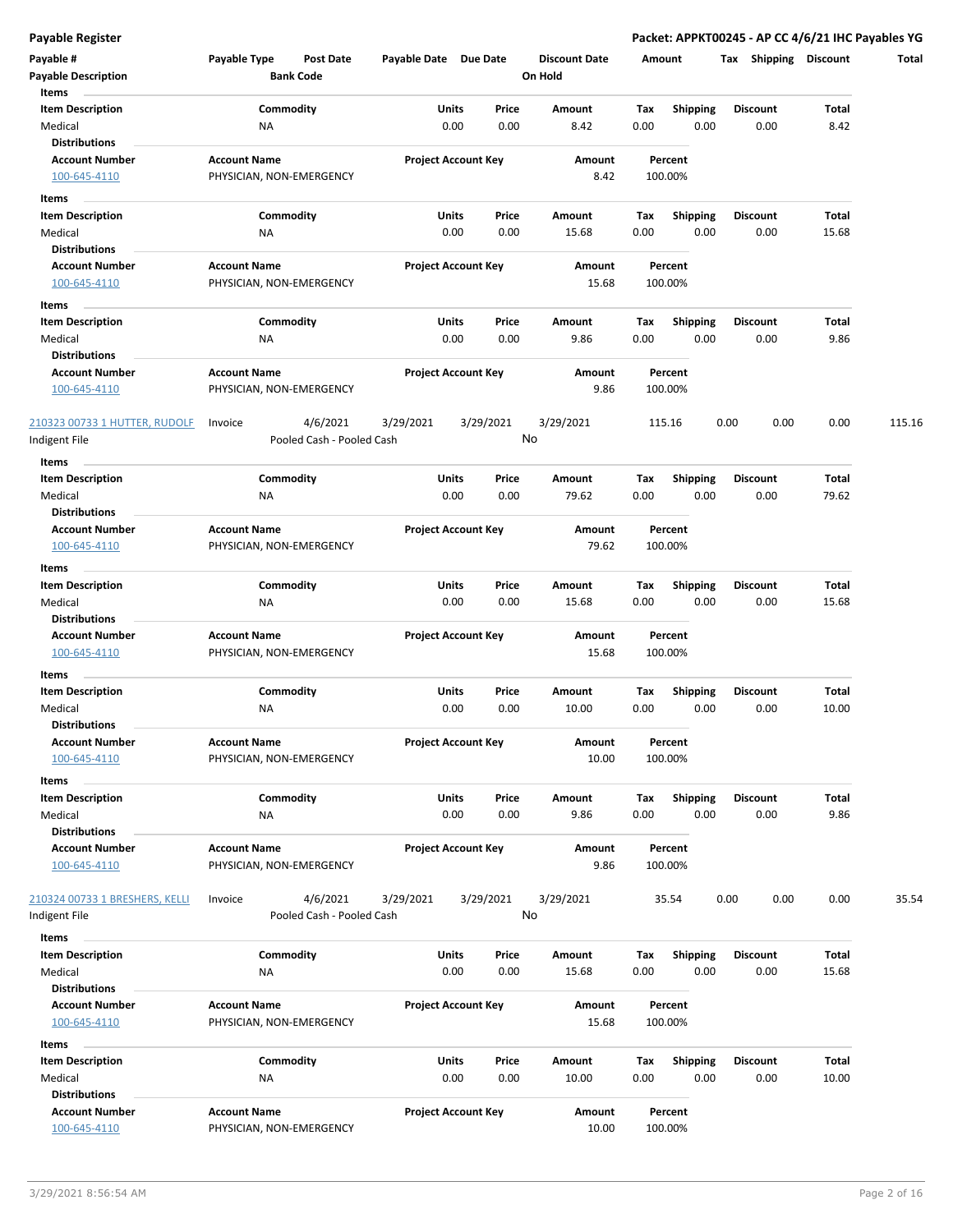| <b>Payable Register</b>                    |                                                      |                       |                            |                                 |         |                 | Packet: APPKT00245 - AP CC 4/6/21 IHC Payables YG |                      |        |
|--------------------------------------------|------------------------------------------------------|-----------------------|----------------------------|---------------------------------|---------|-----------------|---------------------------------------------------|----------------------|--------|
| Payable #<br><b>Payable Description</b>    | Payable Type<br><b>Post Date</b><br><b>Bank Code</b> | Payable Date Due Date |                            | <b>Discount Date</b><br>On Hold | Amount  |                 | Tax Shipping Discount                             |                      | Total  |
| Items                                      |                                                      |                       |                            |                                 |         |                 |                                                   |                      |        |
| <b>Item Description</b>                    | Commodity                                            | Units                 | Price                      | Amount                          | Tax     | <b>Shipping</b> | <b>Discount</b>                                   | <b>Total</b>         |        |
| Medical                                    | NA                                                   |                       | 0.00<br>0.00               | 9.86                            | 0.00    | 0.00            | 0.00                                              | 9.86                 |        |
| <b>Distributions</b>                       |                                                      |                       |                            |                                 |         |                 |                                                   |                      |        |
| <b>Account Number</b><br>100-645-4110      | <b>Account Name</b><br>PHYSICIAN, NON-EMERGENCY      |                       | <b>Project Account Key</b> | Amount<br>9.86                  | 100.00% | Percent         |                                                   |                      |        |
| 210324 00733 2 BRESHERS, KELLI             | 4/6/2021<br>Invoice                                  | 3/29/2021             | 3/29/2021                  | 3/29/2021                       | 227.55  |                 | 0.00<br>0.00                                      | 0.00                 | 227.55 |
| Indigent File                              | Pooled Cash - Pooled Cash                            |                       |                            | No                              |         |                 |                                                   |                      |        |
| Items                                      |                                                      |                       |                            |                                 |         |                 |                                                   |                      |        |
| <b>Item Description</b>                    | Commodity                                            | Units                 | Price                      | Amount                          | Tax     | <b>Shipping</b> | <b>Discount</b>                                   | Total                |        |
| Medical                                    | ΝA                                                   |                       | 0.00<br>0.00               | 46.73                           | 0.00    | 0.00            | 0.00                                              | 46.73                |        |
| <b>Distributions</b>                       |                                                      |                       |                            |                                 |         |                 |                                                   |                      |        |
| <b>Account Number</b><br>100-645-4110      | <b>Account Name</b><br>PHYSICIAN, NON-EMERGENCY      |                       | <b>Project Account Key</b> | Amount<br>46.73                 | 100.00% | Percent         |                                                   |                      |        |
| Items                                      |                                                      |                       |                            |                                 |         |                 |                                                   |                      |        |
| <b>Item Description</b>                    | Commodity                                            | Units                 | Price                      | Amount                          | Tax     | <b>Shipping</b> | <b>Discount</b>                                   | Total                |        |
| Medical<br><b>Distributions</b>            | ΝA                                                   |                       | 0.00<br>0.00               | 154.87                          | 0.00    | 0.00            | 0.00                                              | 154.87               |        |
| <b>Account Number</b><br>100-645-4110      | <b>Account Name</b><br>PHYSICIAN, NON-EMERGENCY      |                       | <b>Project Account Key</b> | Amount<br>154.87                | 100.00% | Percent         |                                                   |                      |        |
| Items                                      |                                                      |                       |                            |                                 |         |                 |                                                   |                      |        |
| <b>Item Description</b>                    | Commodity                                            | Units                 | Price                      | Amount                          | Tax     | <b>Shipping</b> | <b>Discount</b>                                   | Total                |        |
| Medical<br><b>Distributions</b>            | ΝA                                                   |                       | 0.00<br>0.00               | 2.92                            | 0.00    | 0.00            | 0.00                                              | 2.92                 |        |
| <b>Account Number</b><br>100-645-4110      | <b>Account Name</b><br>PHYSICIAN, NON-EMERGENCY      |                       | <b>Project Account Key</b> | Amount<br>2.92                  | 100.00% | Percent         |                                                   |                      |        |
| Items                                      |                                                      |                       |                            |                                 |         |                 |                                                   |                      |        |
| <b>Item Description</b>                    | Commodity                                            | Units                 | Price                      | Amount                          | Tax     | <b>Shipping</b> | <b>Discount</b>                                   | Total                |        |
| Medical                                    | NA                                                   |                       | 0.00<br>0.00               | 12.79                           | 0.00    | 0.00            | 0.00                                              | 12.79                |        |
| <b>Distributions</b>                       |                                                      |                       |                            |                                 |         |                 |                                                   |                      |        |
| <b>Account Number</b>                      | <b>Account Name</b>                                  |                       | <b>Project Account Key</b> | Amount                          |         | Percent         |                                                   |                      |        |
| 100-645-4110                               | PHYSICIAN, NON-EMERGENCY                             |                       |                            | 12.79                           | 100.00% |                 |                                                   |                      |        |
| Items                                      |                                                      |                       |                            |                                 |         |                 |                                                   |                      |        |
| <b>Item Description</b>                    | Commodity                                            | Units                 | Price                      | Amount                          | Tax     | <b>Shipping</b> | <b>Discount</b>                                   | Total                |        |
| Medical                                    | NA                                                   |                       | 0.00<br>0.00               | 3.99                            | 0.00    | 0.00            | 0.00                                              | 3.99                 |        |
| <b>Distributions</b>                       |                                                      |                       |                            |                                 |         |                 |                                                   |                      |        |
| <b>Account Number</b>                      | <b>Account Name</b>                                  |                       | <b>Project Account Key</b> | Amount                          |         | Percent         |                                                   |                      |        |
| 100-645-4110                               | PHYSICIAN, NON-EMERGENCY                             |                       |                            | 3.99                            | 100.00% |                 |                                                   |                      |        |
| Items                                      |                                                      |                       |                            |                                 |         |                 |                                                   |                      |        |
| <b>Item Description</b>                    | Commodity                                            |                       | Units<br>Price             | Amount                          | Tax     | <b>Shipping</b> | <b>Discount</b>                                   | Total                |        |
| Medical                                    | ΝA                                                   |                       | 0.00<br>0.00               | 6.25                            | 0.00    | 0.00            | 0.00                                              | 6.25                 |        |
| <b>Distributions</b>                       |                                                      |                       |                            |                                 |         |                 |                                                   |                      |        |
| <b>Account Number</b><br>100-645-4110      | <b>Account Name</b><br>PHYSICIAN, NON-EMERGENCY      |                       | <b>Project Account Key</b> | Amount<br>6.25                  | 100.00% | Percent         |                                                   |                      |        |
| <b>Vendor: 01205 - CONCORD NORTH TEXAS</b> |                                                      |                       |                            |                                 |         |                 |                                                   | <b>Vendor Total:</b> | 245.28 |
| 211112 01205 2 SHIPP, ALLEN RA             | 4/6/2021<br>Invoice                                  | 3/29/2021             | 3/29/2021                  | 3/29/2021                       |         | 86.04           | 0.00<br>0.00                                      | 0.00                 | 86.04  |
| Indigent File                              | Pooled Cash - Pooled Cash                            |                       |                            | No                              |         |                 |                                                   |                      |        |
| Items                                      |                                                      |                       |                            |                                 |         |                 |                                                   |                      |        |
| <b>Item Description</b>                    | Commodity                                            |                       | Units<br>Price             | Amount                          | Tax     | Shipping        | <b>Discount</b>                                   | <b>Total</b>         |        |
| Medical                                    | NA                                                   |                       | 0.00<br>0.00               | 79.62                           | 0.00    | 0.00            | 0.00                                              | 79.62                |        |
| <b>Distributions</b>                       |                                                      |                       |                            |                                 |         |                 |                                                   |                      |        |
| <b>Account Number</b>                      | <b>Account Name</b>                                  |                       | <b>Project Account Key</b> | Amount                          |         | Percent         |                                                   |                      |        |
| 100-645-4110                               | PHYSICIAN, NON-EMERGENCY                             |                       |                            | 79.62                           |         | 100.00%         |                                                   |                      |        |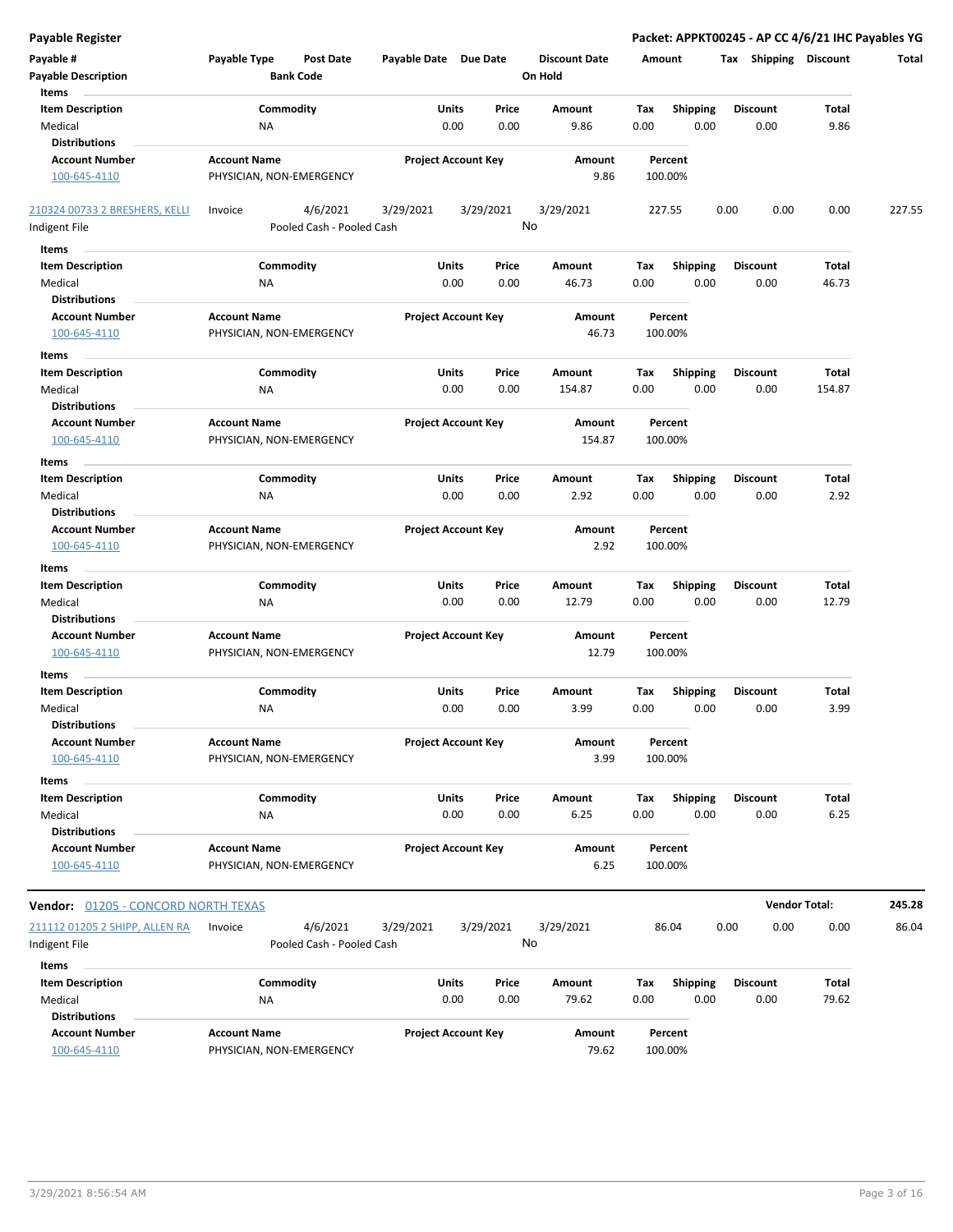| <b>Payable Register</b>                                    |                                         |                                       |                       |                                |                                 |                    |                         |      |                         | Packet: APPKT00245 - AP CC 4/6/21 IHC Payables YG |          |
|------------------------------------------------------------|-----------------------------------------|---------------------------------------|-----------------------|--------------------------------|---------------------------------|--------------------|-------------------------|------|-------------------------|---------------------------------------------------|----------|
| Payable #<br><b>Payable Description</b>                    | Payable Type                            | <b>Post Date</b><br><b>Bank Code</b>  | Payable Date Due Date |                                | <b>Discount Date</b><br>On Hold | Amount             |                         |      | Tax Shipping Discount   |                                                   | Total    |
| Items<br><b>Item Description</b><br>Medical                | Commodity<br><b>NA</b>                  |                                       |                       | Units<br>Price<br>0.00<br>0.00 | <b>Amount</b><br>6.42           | Tax<br>0.00        | <b>Shipping</b><br>0.00 |      | <b>Discount</b><br>0.00 | Total<br>6.42                                     |          |
| <b>Distributions</b><br><b>Account Number</b>              | <b>Account Name</b>                     |                                       |                       | <b>Project Account Key</b>     | Amount                          | Percent            |                         |      |                         |                                                   |          |
| 100-645-4110                                               | PHYSICIAN, NON-EMERGENCY                |                                       |                       |                                | 6.42                            | 100.00%            |                         |      |                         |                                                   |          |
| SO15808 01205 1 SHUGART, CHAZ                              | Invoice                                 | 4/6/2021                              | 3/29/2021             | 3/29/2021                      | 3/29/2021                       | 79.62              |                         | 0.00 | 0.00                    | 0.00                                              | 79.62    |
| Indigent File                                              |                                         | Pooled Cash - Pooled Cash             |                       |                                | No                              |                    |                         |      |                         |                                                   |          |
| Items                                                      |                                         |                                       |                       |                                |                                 |                    |                         |      |                         |                                                   |          |
| <b>Item Description</b>                                    | Commodity                               |                                       |                       | Units<br>Price                 | Amount                          | Tax                | <b>Shipping</b>         |      | <b>Discount</b>         | Total                                             |          |
| Medical<br><b>Distributions</b>                            | ΝA                                      |                                       |                       | 0.00<br>0.00                   | 79.62                           | 0.00               | 0.00                    |      | 0.00                    | 79.62                                             |          |
| <b>Account Number</b>                                      | <b>Account Name</b>                     |                                       |                       | <b>Project Account Key</b>     | Amount                          | Percent            |                         |      |                         |                                                   |          |
| 100-565-4050                                               | PRISONER MEDICAL                        |                                       |                       |                                | 79.62                           | 100.00%            |                         |      |                         |                                                   |          |
| SO39403 01205 1 DARBY, DEDRICK                             | Invoice                                 | 4/6/2021                              | 3/29/2021             | 3/29/2021                      | 3/29/2021                       | 79.62              |                         | 0.00 | 0.00                    | 0.00                                              | 79.62    |
| Indigent File                                              |                                         | Pooled Cash - Pooled Cash             |                       |                                | No                              |                    |                         |      |                         |                                                   |          |
| Items                                                      |                                         |                                       |                       |                                |                                 |                    |                         |      |                         |                                                   |          |
| <b>Item Description</b>                                    | Commodity                               |                                       |                       | Units<br>Price                 | Amount                          | Tax                | <b>Shipping</b>         |      | <b>Discount</b>         | Total                                             |          |
| Medical                                                    | <b>NA</b>                               |                                       |                       | 0.00<br>0.00                   | 79.62                           | 0.00               | 0.00                    |      | 0.00                    | 79.62                                             |          |
| <b>Distributions</b>                                       |                                         |                                       |                       |                                |                                 |                    |                         |      |                         |                                                   |          |
| <b>Account Number</b><br>100-565-4050                      | <b>Account Name</b><br>PRISONER MEDICAL |                                       |                       | <b>Project Account Key</b>     | Amount<br>79.62                 | Percent<br>100.00% |                         |      |                         |                                                   |          |
| Vendor: 01223 - CONCORD RADIOLOGY                          |                                         |                                       |                       |                                |                                 |                    |                         |      |                         | <b>Vendor Total:</b>                              | 39.29    |
| SO41162 01223 1 HIX, JAMES RAY                             | Invoice                                 | 4/6/2021                              | 3/29/2021             | 3/29/2021                      | 3/29/2021                       | 39.29              |                         | 0.00 | 0.00                    | 0.00                                              | 39.29    |
| Indigent File                                              |                                         | Pooled Cash - Pooled Cash             |                       |                                | No                              |                    |                         |      |                         |                                                   |          |
| Items                                                      |                                         |                                       |                       |                                |                                 |                    |                         |      |                         |                                                   |          |
| <b>Item Description</b><br>Medical<br><b>Distributions</b> | Commodity<br><b>NA</b>                  |                                       |                       | Units<br>Price<br>0.00<br>0.00 | Amount<br>32.34                 | Tax<br>0.00        | <b>Shipping</b><br>0.00 |      | <b>Discount</b><br>0.00 | Total<br>32.34                                    |          |
| <b>Account Number</b><br>100-565-4050                      | <b>Account Name</b><br>PRISONER MEDICAL |                                       |                       | <b>Project Account Key</b>     | Amount<br>32.34                 | Percent<br>100.00% |                         |      |                         |                                                   |          |
| Items                                                      |                                         |                                       |                       |                                |                                 |                    |                         |      |                         |                                                   |          |
| <b>Item Description</b><br>Medical<br><b>Distributions</b> | Commodity<br>ΝA                         |                                       |                       | Units<br>Price<br>0.00<br>0.00 | Amount<br>6.95                  | Тах<br>0.00        | <b>Shipping</b><br>0.00 |      | <b>Discount</b><br>0.00 | Total<br>6.95                                     |          |
| <b>Account Number</b>                                      | <b>Account Name</b>                     |                                       |                       | <b>Project Account Key</b>     | Amount                          | Percent            |                         |      |                         |                                                   |          |
| 100-565-4050                                               | PRISONER MEDICAL                        |                                       |                       |                                | 6.95                            | 100.00%            |                         |      |                         |                                                   |          |
| Vendor: 00965 - DATA RX MANAGEMENT                         |                                         |                                       |                       |                                |                                 |                    |                         |      |                         | <b>Vendor Total:</b>                              | 3,312.86 |
| 130819 00965 25 PLESS, HELEN E<br>Indigent File            | Invoice                                 | 4/6/2021<br>Pooled Cash - Pooled Cash | 3/29/2021             | 3/29/2021                      | 3/29/2021<br>No                 | 39.08              |                         | 0.00 | 0.00                    | 0.00                                              | 39.08    |
| Items                                                      |                                         |                                       |                       |                                |                                 |                    |                         |      |                         |                                                   |          |
| <b>Item Description</b>                                    | Commodity                               |                                       |                       | Units<br>Price                 | Amount                          | Tax                | <b>Shipping</b>         |      | <b>Discount</b>         | Total                                             |          |
| Medical                                                    | <b>NA</b>                               |                                       |                       | 0.00<br>0.00                   | 39.08                           | 0.00               | 0.00                    |      | 0.00                    | 39.08                                             |          |
| <b>Distributions</b>                                       |                                         |                                       |                       |                                |                                 |                    |                         |      |                         |                                                   |          |
| <b>Account Number</b>                                      | <b>Account Name</b>                     |                                       |                       | <b>Project Account Key</b>     | Amount                          | Percent            |                         |      |                         |                                                   |          |
| 100-645-4120                                               | PRESCRIPTIONS, DRUGS                    |                                       |                       |                                | 39.08                           | 100.00%            |                         |      |                         |                                                   |          |
| 170305 00965 21 MCCOMBS, JOLIN Invoice                     |                                         | 4/6/2021                              | 3/29/2021             | 3/29/2021                      | 3/29/2021                       | 783.10             |                         | 0.00 | 0.00                    | 0.00                                              | 783.10   |
| Indigent File                                              |                                         | Pooled Cash - Pooled Cash             |                       |                                | No                              |                    |                         |      |                         |                                                   |          |
| Items                                                      |                                         |                                       |                       |                                |                                 |                    |                         |      |                         |                                                   |          |
| <b>Item Description</b>                                    | Commodity                               |                                       |                       | Units<br>Price                 | Amount                          | Tax                | <b>Shipping</b>         |      | <b>Discount</b>         | Total                                             |          |
| Medical<br><b>Distributions</b>                            | <b>NA</b>                               |                                       |                       | 0.00<br>0.00                   | 108.35                          | 0.00               | 0.00                    |      | 0.00                    | 108.35                                            |          |
| <b>Account Number</b>                                      | <b>Account Name</b>                     |                                       |                       | <b>Project Account Key</b>     | Amount                          | Percent            |                         |      |                         |                                                   |          |
| 100-645-4120                                               | PRESCRIPTIONS, DRUGS                    |                                       |                       |                                | 108.35                          | 100.00%            |                         |      |                         |                                                   |          |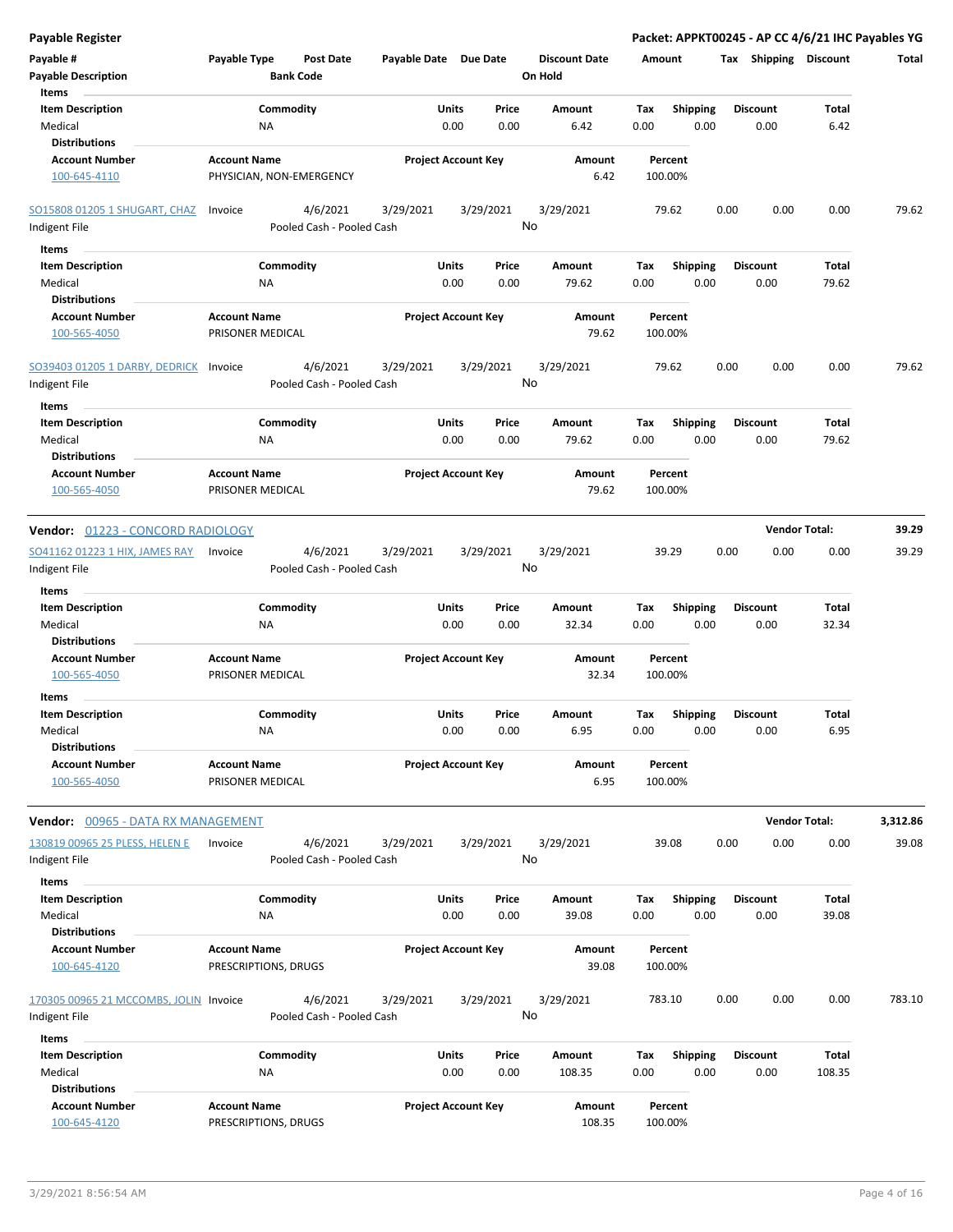**Payable Register Packet: APPKT00245 - AP CC 4/6/21 IHC Payables YG**

| Payable #<br><b>Payable Description</b>         | Payable Type                                    | Post Date<br><b>Bank Code</b>         | Payable Date Due Date |                                | <b>Discount Date</b><br>On Hold | Amount             |                         | <b>Shipping Discount</b><br>Tax |                 | Total  |
|-------------------------------------------------|-------------------------------------------------|---------------------------------------|-----------------------|--------------------------------|---------------------------------|--------------------|-------------------------|---------------------------------|-----------------|--------|
| Items                                           |                                                 |                                       |                       |                                |                                 |                    |                         |                                 |                 |        |
| <b>Item Description</b><br>Medical              | ΝA                                              | Commodity                             | Units                 | Price<br>0.00<br>0.00          | Amount<br>24.13                 | Tax<br>0.00        | <b>Shipping</b><br>0.00 | <b>Discount</b><br>0.00         | Total<br>24.13  |        |
| <b>Distributions</b>                            |                                                 |                                       |                       |                                |                                 |                    |                         |                                 |                 |        |
| <b>Account Number</b><br>100-645-4090           | <b>Account Name</b><br><b>DIABETIC SUPPLIES</b> |                                       |                       | <b>Project Account Key</b>     | Amount<br>24.13                 | Percent<br>100.00% |                         |                                 |                 |        |
| Items                                           |                                                 |                                       |                       |                                |                                 |                    |                         |                                 |                 |        |
| <b>Item Description</b>                         |                                                 | Commodity                             |                       | Units<br>Price                 | Amount                          | Tax                | <b>Shipping</b>         | <b>Discount</b>                 | Total           |        |
| Medical<br><b>Distributions</b>                 | ΝA                                              |                                       |                       | 0.00<br>0.00                   | 160.45                          | 0.00               | 0.00                    | 0.00                            | 160.45          |        |
| <b>Account Number</b><br>100-645-4120           | <b>Account Name</b><br>PRESCRIPTIONS, DRUGS     |                                       |                       | <b>Project Account Key</b>     | Amount<br>160.45                | Percent<br>100.00% |                         |                                 |                 |        |
| Items                                           |                                                 |                                       |                       |                                |                                 |                    |                         |                                 |                 |        |
| <b>Item Description</b>                         |                                                 | Commodity                             |                       | Units<br>Price                 | Amount                          | Tax                | <b>Shipping</b>         | <b>Discount</b>                 | Total           |        |
| Medical                                         | ΝA                                              |                                       |                       | 0.00<br>0.00                   | 8.82                            | 0.00               | 0.00                    | 0.00                            | 8.82            |        |
| Distributions<br><b>Account Number</b>          | <b>Account Name</b>                             |                                       |                       | <b>Project Account Key</b>     | Amount                          | Percent            |                         |                                 |                 |        |
| 100-645-4090                                    | <b>DIABETIC SUPPLIES</b>                        |                                       |                       |                                | 8.82                            | 100.00%            |                         |                                 |                 |        |
| Items                                           |                                                 |                                       |                       |                                |                                 |                    |                         |                                 |                 |        |
| <b>Item Description</b><br>Medical              | ΝA                                              | Commodity                             |                       | Units<br>Price<br>0.00<br>0.00 | Amount<br>160.45                | Тах<br>0.00        | <b>Shipping</b><br>0.00 | <b>Discount</b><br>0.00         | Total<br>160.45 |        |
| <b>Distributions</b><br><b>Account Number</b>   | <b>Account Name</b>                             |                                       |                       | <b>Project Account Key</b>     | Amount                          | Percent            |                         |                                 |                 |        |
| 100-645-4120                                    | PRESCRIPTIONS, DRUGS                            |                                       |                       |                                | 160.45                          | 100.00%            |                         |                                 |                 |        |
| Items                                           |                                                 |                                       |                       |                                |                                 |                    |                         |                                 |                 |        |
| Item Description<br>Medical                     | ΝA                                              | Commodity                             | Units                 | Price<br>0.00<br>0.00          | Amount<br>160.45                | Tax<br>0.00        | <b>Shipping</b><br>0.00 | <b>Discount</b><br>0.00         | Total<br>160.45 |        |
| <b>Distributions</b>                            |                                                 |                                       |                       |                                |                                 |                    |                         |                                 |                 |        |
| <b>Account Number</b><br>100-645-4120           | <b>Account Name</b><br>PRESCRIPTIONS, DRUGS     |                                       |                       | <b>Project Account Key</b>     | Amount<br>160.45                | Percent<br>100.00% |                         |                                 |                 |        |
| Items                                           |                                                 |                                       |                       |                                |                                 |                    |                         |                                 |                 |        |
| <b>Item Description</b>                         |                                                 | Commodity                             | Units                 | Price                          | Amount                          | Тах                | <b>Shipping</b>         | <b>Discount</b>                 | Total           |        |
| Medical<br><b>Distributions</b>                 | ΝA                                              |                                       |                       | 0.00<br>0.00                   | 160.45                          | 0.00               | 0.00                    | 0.00                            | 160.45          |        |
| <b>Account Number</b><br>100-645-4120           | <b>Account Name</b><br>PRESCRIPTIONS, DRUGS     |                                       |                       | <b>Project Account Key</b>     | Amount<br>160.45                | Percent<br>100.00% |                         |                                 |                 |        |
| 170902 00965 56 FRANKS, SHEILA<br>Indigent File | Invoice                                         | 4/6/2021<br>Pooled Cash - Pooled Cash | 3/29/2021             | 3/29/2021                      | 3/29/2021<br>No                 | 140.53             |                         | 0.00<br>0.00                    | 0.00            | 140.53 |
|                                                 |                                                 |                                       |                       |                                |                                 |                    |                         |                                 |                 |        |
| Items<br><b>Item Description</b>                |                                                 | Commodity                             |                       | Units<br>Price                 | Amount                          | Tax                | Shipping                | <b>Discount</b>                 | Total           |        |
| Medical<br><b>Distributions</b>                 | NA                                              |                                       |                       | 0.00<br>0.00                   | 15.45                           | 0.00               | 0.00                    | 0.00                            | 15.45           |        |
| <b>Account Number</b><br>100-645-4120           | <b>Account Name</b><br>PRESCRIPTIONS, DRUGS     |                                       |                       | <b>Project Account Key</b>     | Amount<br>15.45                 | Percent<br>100.00% |                         |                                 |                 |        |
| Items                                           |                                                 |                                       |                       |                                |                                 |                    |                         |                                 |                 |        |
| <b>Item Description</b><br>Medical              | NA                                              | Commodity                             |                       | Units<br>Price<br>0.00<br>0.00 | Amount<br>115.30                | Tax<br>0.00        | <b>Shipping</b><br>0.00 | <b>Discount</b><br>0.00         | Total<br>115.30 |        |
| <b>Distributions</b>                            |                                                 |                                       |                       |                                |                                 |                    |                         |                                 |                 |        |
| <b>Account Number</b><br>100-645-4120           | <b>Account Name</b><br>PRESCRIPTIONS, DRUGS     |                                       |                       | <b>Project Account Key</b>     | Amount<br>115.30                | Percent<br>100.00% |                         |                                 |                 |        |
| Items                                           |                                                 |                                       |                       |                                |                                 |                    |                         |                                 |                 |        |
| <b>Item Description</b><br>Medical              | ΝA                                              | Commodity                             |                       | Units<br>Price<br>0.00<br>0.00 | Amount<br>9.78                  | Tax<br>0.00        | <b>Shipping</b><br>0.00 | Discount<br>0.00                | Total<br>9.78   |        |
| <b>Distributions</b>                            |                                                 |                                       |                       |                                |                                 |                    |                         |                                 |                 |        |
| <b>Account Number</b><br>100-645-4120           | <b>Account Name</b><br>PRESCRIPTIONS, DRUGS     |                                       |                       | <b>Project Account Key</b>     | Amount<br>9.78                  | Percent<br>100.00% |                         |                                 |                 |        |
| 180512 00965 15 NORTON, CAROL<br>Indigent File  | Invoice                                         | 4/6/2021<br>Pooled Cash - Pooled Cash | 3/29/2021             | 3/29/2021                      | 3/29/2021<br>No                 | 270.78             |                         | 0.00<br>0.00                    | 0.00            | 270.78 |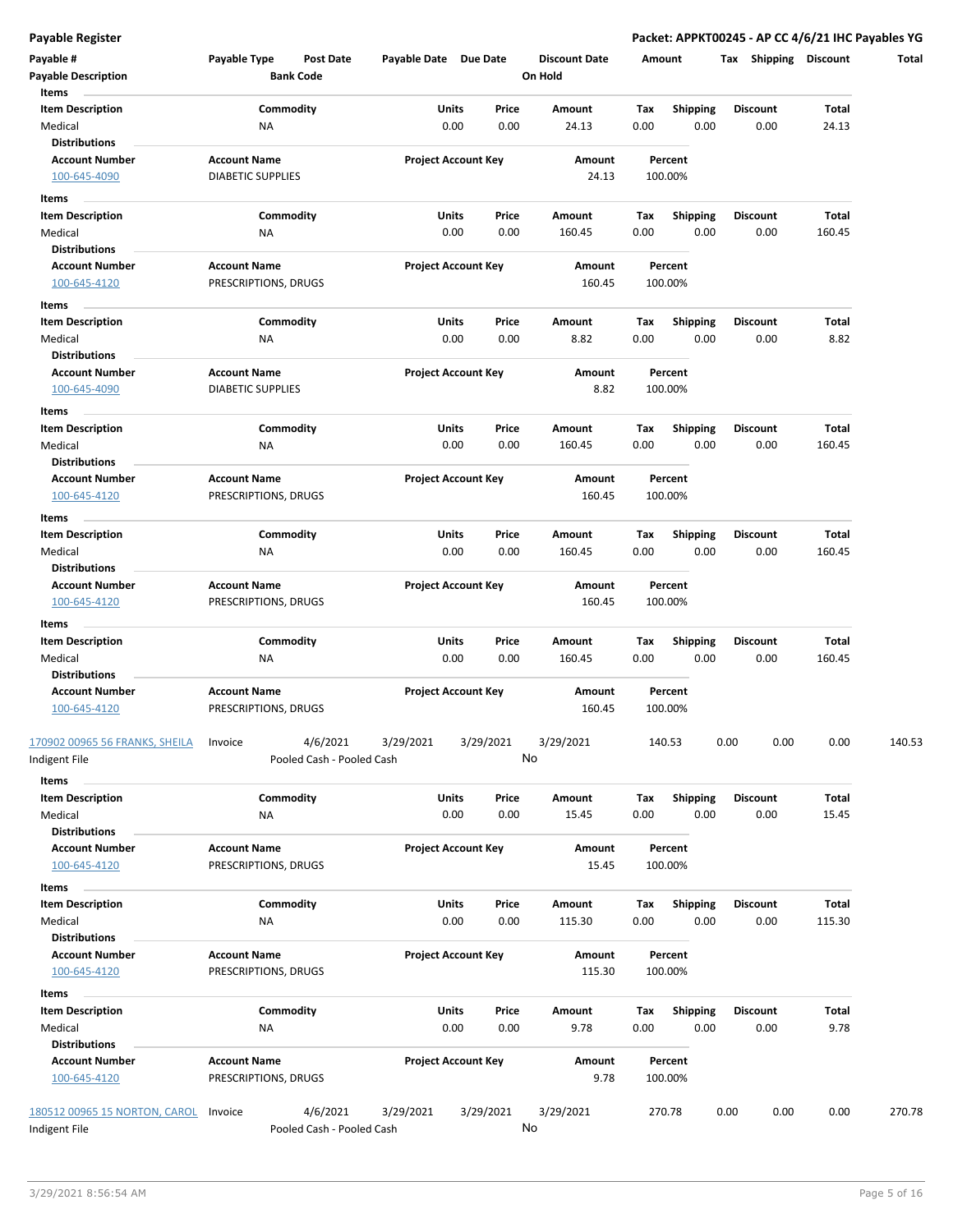**Payable Register Packet: APPKT00245 - AP CC 4/6/21 IHC Payables YG**

| Payable #<br><b>Payable Description</b>                       | Payable Type                                | Post Date<br><b>Bank Code</b>         | Payable Date Due Date |                                | <b>Discount Date</b><br>On Hold |             | Amount                  | Tax<br>Shipping         | <b>Discount</b> | Total  |
|---------------------------------------------------------------|---------------------------------------------|---------------------------------------|-----------------------|--------------------------------|---------------------------------|-------------|-------------------------|-------------------------|-----------------|--------|
| Items<br><b>Item Description</b><br>Medical                   | ΝA                                          | Commodity                             |                       | Units<br>Price<br>0.00<br>0.00 | Amount<br>61.51                 | Tax<br>0.00 | <b>Shipping</b><br>0.00 | <b>Discount</b><br>0.00 | Total<br>61.51  |        |
| <b>Distributions</b><br><b>Account Number</b><br>100-645-4120 | <b>Account Name</b><br>PRESCRIPTIONS, DRUGS |                                       |                       | <b>Project Account Key</b>     | Amount<br>61.51                 |             | Percent<br>100.00%      |                         |                 |        |
| Items                                                         |                                             |                                       |                       |                                |                                 |             |                         |                         |                 |        |
| <b>Item Description</b>                                       |                                             | Commodity                             |                       | Units<br>Price                 | Amount                          | Тах         | <b>Shipping</b>         | <b>Discount</b>         | Total           |        |
| Medical                                                       | ΝA                                          |                                       |                       | 0.00<br>0.00                   | 46.23                           | 0.00        | 0.00                    | 0.00                    | 46.23           |        |
| <b>Distributions</b><br><b>Account Number</b><br>100-645-4120 | <b>Account Name</b><br>PRESCRIPTIONS, DRUGS |                                       |                       | <b>Project Account Key</b>     | Amount<br>46.23                 |             | Percent<br>100.00%      |                         |                 |        |
| Items                                                         |                                             |                                       |                       |                                |                                 |             |                         |                         |                 |        |
| <b>Item Description</b>                                       |                                             | Commodity                             |                       | Units<br>Price                 | Amount                          | Tax         | <b>Shipping</b>         | <b>Discount</b>         | Total           |        |
| Medical                                                       | ΝA                                          |                                       |                       | 0.00<br>0.00                   | 163.04                          | 0.00        | 0.00                    | 0.00                    | 163.04          |        |
| <b>Distributions</b>                                          |                                             |                                       |                       |                                |                                 |             |                         |                         |                 |        |
| <b>Account Number</b><br>100-645-4120                         | <b>Account Name</b><br>PRESCRIPTIONS, DRUGS |                                       |                       | <b>Project Account Key</b>     | Amount<br>163.04                |             | Percent<br>100.00%      |                         |                 |        |
| 190901 00965 13 HINSON, SHEILA<br>Indigent File               | Invoice                                     | 4/6/2021<br>Pooled Cash - Pooled Cash | 3/29/2021             | 3/29/2021                      | 3/29/2021<br>No                 |             | 52.26                   | 0.00<br>0.00            | 0.00            | 52.26  |
| Items                                                         |                                             |                                       |                       |                                |                                 |             |                         |                         |                 |        |
| <b>Item Description</b>                                       |                                             | Commodity                             |                       | Units<br>Price                 | Amount                          | Tax         | <b>Shipping</b>         | <b>Discount</b>         | Total           |        |
| Medical                                                       | NA                                          |                                       |                       | 0.00<br>0.00                   | 52.26                           | 0.00        | 0.00                    | 0.00                    | 52.26           |        |
| <b>Distributions</b>                                          |                                             |                                       |                       |                                |                                 |             |                         |                         |                 |        |
| <b>Account Number</b>                                         | <b>Account Name</b>                         |                                       |                       | <b>Project Account Key</b>     | Amount                          |             | Percent                 |                         |                 |        |
| 100-645-4090                                                  | <b>DIABETIC SUPPLIES</b>                    |                                       |                       |                                | 52.26                           |             | 100.00%                 |                         |                 |        |
| 200709 00965 10 WALLACE, MARSH Invoice                        |                                             | 4/6/2021                              | 3/29/2021             | 3/29/2021                      | 3/29/2021                       |             | 346.13                  | 0.00<br>0.00            | 0.00            | 346.13 |
| Indigent File                                                 |                                             | Pooled Cash - Pooled Cash             |                       |                                | No                              |             |                         |                         |                 |        |
| Items                                                         |                                             |                                       |                       |                                |                                 |             |                         |                         |                 |        |
| <b>Item Description</b>                                       |                                             | Commodity                             |                       | <b>Units</b><br>Price          | Amount                          | Tax         | <b>Shipping</b>         | Discount                | Total           |        |
| Medical                                                       | ΝA                                          |                                       |                       | 0.00<br>0.00                   | 17.17                           | 0.00        | 0.00                    | 0.00                    | 17.17           |        |
| <b>Distributions</b>                                          |                                             |                                       |                       |                                |                                 |             |                         |                         |                 |        |
| <b>Account Number</b>                                         | <b>Account Name</b>                         |                                       |                       | <b>Project Account Key</b>     | Amount                          |             | Percent                 |                         |                 |        |
| 100-645-4120                                                  | PRESCRIPTIONS, DRUGS                        |                                       |                       |                                | 17.17                           |             | 100.00%                 |                         |                 |        |
| Items                                                         |                                             |                                       |                       |                                |                                 |             |                         |                         |                 |        |
| Item Description<br>Medical                                   | ΝA                                          | Commodity                             |                       | Units<br>Price<br>0.00<br>0.00 | Amount<br>164.48                | Tax<br>0.00 | Shipping<br>0.00        | Discount<br>0.00        | Total<br>164.48 |        |
| <b>Distributions</b>                                          |                                             |                                       |                       |                                |                                 |             |                         |                         |                 |        |
| <b>Account Number</b>                                         | <b>Account Name</b><br>PRESCRIPTIONS, DRUGS |                                       |                       | <b>Project Account Key</b>     | Amount<br>164.48                |             | Percent<br>100.00%      |                         |                 |        |
| 100-645-4120                                                  |                                             |                                       |                       |                                |                                 |             |                         |                         |                 |        |
| Items                                                         |                                             |                                       |                       |                                |                                 |             |                         |                         |                 |        |
| <b>Item Description</b><br>Medical<br><b>Distributions</b>    | <b>NA</b>                                   | Commodity                             |                       | Units<br>Price<br>0.00<br>0.00 | Amount<br>164.48                | Tax<br>0.00 | <b>Shipping</b><br>0.00 | Discount<br>0.00        | Total<br>164.48 |        |
| <b>Account Number</b>                                         | <b>Account Name</b>                         |                                       |                       | <b>Project Account Key</b>     |                                 |             |                         |                         |                 |        |
| 100-645-4120                                                  | PRESCRIPTIONS, DRUGS                        |                                       |                       |                                | Amount<br>164.48                |             | Percent<br>100.00%      |                         |                 |        |
| 201205 00965 18 LOYA, SHANNON<br>Indigent File                | Invoice                                     | 4/6/2021<br>Pooled Cash - Pooled Cash | 3/29/2021             | 3/29/2021                      | 3/29/2021<br>No                 |             | 103.29                  | 0.00<br>0.00            | 0.00            | 103.29 |
| Items                                                         |                                             |                                       |                       |                                |                                 |             |                         |                         |                 |        |
| <b>Item Description</b>                                       |                                             | Commodity                             |                       | Units<br>Price                 | Amount                          | Тах         | <b>Shipping</b>         | <b>Discount</b>         | Total           |        |
| Medical                                                       | ΝA                                          |                                       |                       | 0.00<br>0.00                   | 30.46                           | 0.00        | 0.00                    | 0.00                    | 30.46           |        |
| <b>Distributions</b>                                          |                                             |                                       |                       |                                |                                 |             |                         |                         |                 |        |
| <b>Account Number</b>                                         | <b>Account Name</b>                         |                                       |                       | <b>Project Account Key</b>     | Amount                          |             | Percent                 |                         |                 |        |
| 100-645-4120                                                  | PRESCRIPTIONS, DRUGS                        |                                       |                       |                                | 30.46                           |             | 100.00%                 |                         |                 |        |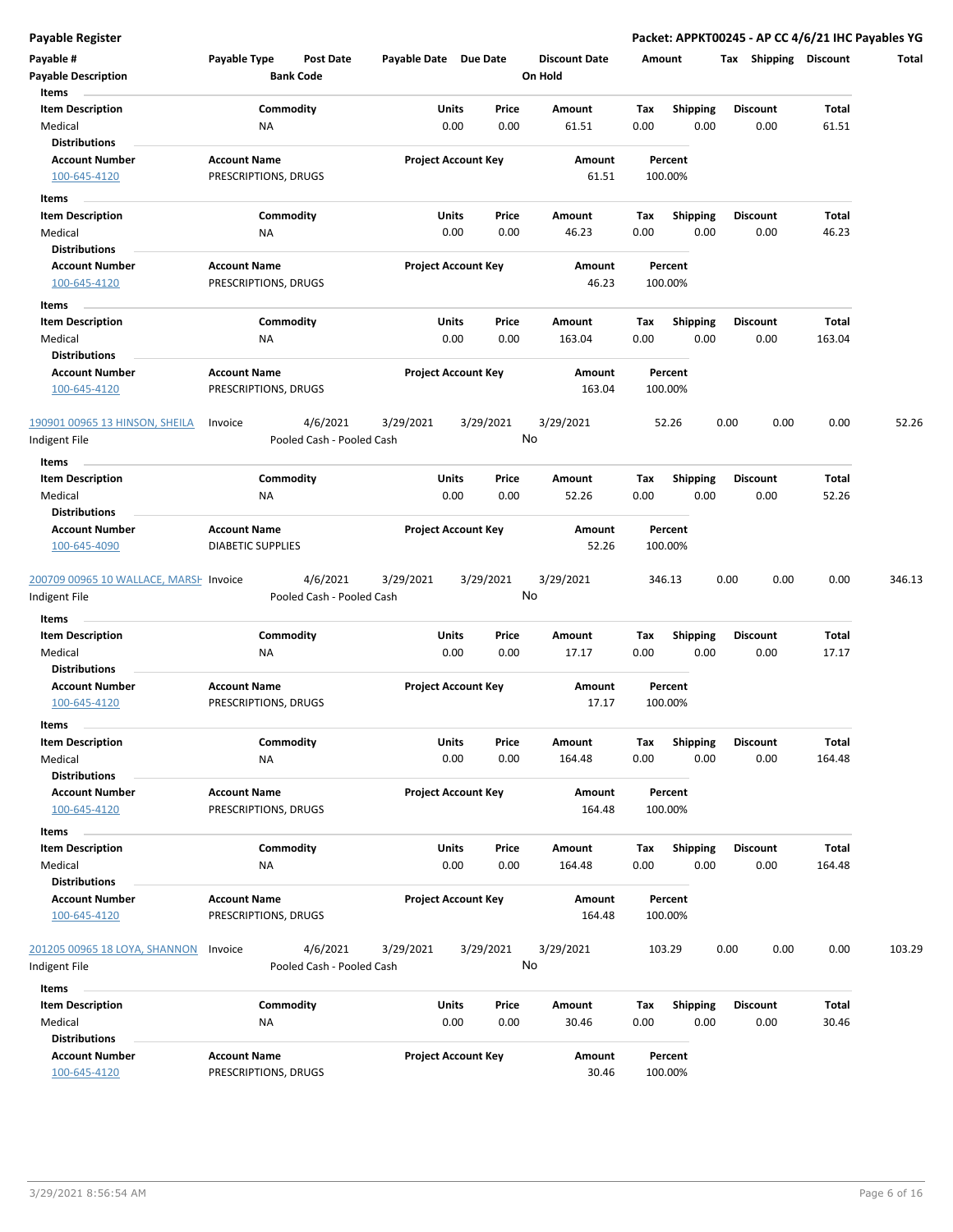| <b>Payable Register</b>                |                                                 |                       |                            |                      |                    |                 | Packet: APPKT00245 - AP CC 4/6/21 IHC Payables YG |       |        |
|----------------------------------------|-------------------------------------------------|-----------------------|----------------------------|----------------------|--------------------|-----------------|---------------------------------------------------|-------|--------|
| Payable #                              | Payable Type<br><b>Post Date</b>                | Payable Date Due Date |                            | <b>Discount Date</b> | Amount             |                 | Tax Shipping Discount                             |       | Total  |
| <b>Payable Description</b>             | <b>Bank Code</b>                                |                       |                            | On Hold              |                    |                 |                                                   |       |        |
| Items                                  |                                                 |                       |                            |                      |                    |                 |                                                   |       |        |
| <b>Item Description</b>                | Commodity                                       | Units                 | Price                      | Amount               | Tax                | <b>Shipping</b> | <b>Discount</b>                                   | Total |        |
| Medical                                | NA                                              | 0.00                  | 0.00                       | 72.83                | 0.00               | 0.00            | 0.00                                              | 72.83 |        |
| <b>Distributions</b>                   |                                                 |                       |                            |                      |                    |                 |                                                   |       |        |
| <b>Account Number</b>                  | <b>Account Name</b>                             |                       | <b>Project Account Key</b> | Amount               | Percent            |                 |                                                   |       |        |
| 100-645-4120                           | PRESCRIPTIONS, DRUGS                            |                       |                            | 72.83                | 100.00%            |                 |                                                   |       |        |
| 210118 00965 2 YOUNG, GLENN ED Invoice | 4/6/2021                                        | 3/29/2021             | 3/29/2021                  | 3/29/2021            | 228.10             |                 | 0.00<br>0.00                                      | 0.00  | 228.10 |
| Indigent File                          | Pooled Cash - Pooled Cash                       |                       |                            | No                   |                    |                 |                                                   |       |        |
| Items                                  |                                                 |                       |                            |                      |                    |                 |                                                   |       |        |
| <b>Item Description</b>                | Commodity                                       | Units                 | Price                      | Amount               | Tax                | <b>Shipping</b> | <b>Discount</b>                                   | Total |        |
| Medical                                | ΝA                                              | 0.00                  | 0.00                       | 26.34                | 0.00               | 0.00            | 0.00                                              | 26.34 |        |
| <b>Distributions</b>                   |                                                 |                       |                            |                      |                    |                 |                                                   |       |        |
| <b>Account Number</b>                  | <b>Account Name</b>                             |                       | <b>Project Account Key</b> | Amount               | Percent            |                 |                                                   |       |        |
| 100-645-4120                           | PRESCRIPTIONS, DRUGS                            |                       |                            | 26.34                | 100.00%            |                 |                                                   |       |        |
| Items                                  |                                                 |                       |                            |                      |                    |                 |                                                   |       |        |
| <b>Item Description</b>                | Commodity                                       | Units                 | Price                      | Amount               | Tax                | <b>Shipping</b> | <b>Discount</b>                                   | Total |        |
| Medical                                | ΝA                                              | 0.00                  | 0.00                       | 74.86                | 0.00               | 0.00            | 0.00                                              | 74.86 |        |
| <b>Distributions</b>                   |                                                 |                       |                            |                      |                    |                 |                                                   |       |        |
| <b>Account Number</b>                  | <b>Account Name</b>                             |                       | <b>Project Account Key</b> | Amount               | Percent            |                 |                                                   |       |        |
| 100-645-4120                           | PRESCRIPTIONS, DRUGS                            |                       |                            | 74.86                | 100.00%            |                 |                                                   |       |        |
| Items                                  |                                                 |                       |                            |                      |                    |                 |                                                   |       |        |
| <b>Item Description</b>                | Commodity                                       | Units                 | Price                      | Amount               | Tax                | <b>Shipping</b> | <b>Discount</b>                                   | Total |        |
| Medical                                | NA                                              | 0.00                  | 0.00                       | 65.82                | 0.00               | 0.00            | 0.00                                              | 65.82 |        |
| <b>Distributions</b>                   |                                                 |                       |                            |                      |                    |                 |                                                   |       |        |
| <b>Account Number</b><br>100-645-4120  | <b>Account Name</b><br>PRESCRIPTIONS, DRUGS     |                       | <b>Project Account Key</b> | Amount<br>65.82      | Percent<br>100.00% |                 |                                                   |       |        |
| Items                                  |                                                 |                       |                            |                      |                    |                 |                                                   |       |        |
| <b>Item Description</b>                | Commodity                                       | Units                 | Price                      | Amount               | Tax                | <b>Shipping</b> | <b>Discount</b>                                   | Total |        |
| Medical                                | NA                                              | 0.00                  | 0.00                       | 8.82                 | 0.00               | 0.00            | 0.00                                              | 8.82  |        |
| <b>Distributions</b>                   |                                                 |                       |                            |                      |                    |                 |                                                   |       |        |
| <b>Account Number</b>                  | <b>Account Name</b>                             |                       | <b>Project Account Key</b> | Amount               | Percent            |                 |                                                   |       |        |
| 100-645-4090                           | <b>DIABETIC SUPPLIES</b>                        |                       |                            | 8.82                 | 100.00%            |                 |                                                   |       |        |
| Items                                  |                                                 |                       |                            |                      |                    |                 |                                                   |       |        |
| <b>Item Description</b>                | Commodity                                       | Units                 | Price                      | Amount               | Tax                | <b>Shipping</b> | <b>Discount</b>                                   | Total |        |
| Medical                                | ΝA                                              | 0.00                  | 0.00                       | 52.26                | 0.00               | 0.00            | 0.00                                              | 52.26 |        |
| <b>Distributions</b>                   |                                                 |                       |                            |                      |                    |                 |                                                   |       |        |
| <b>Account Number</b><br>100-645-4090  | <b>Account Name</b><br><b>DIABETIC SUPPLIES</b> |                       | <b>Project Account Key</b> | Amount<br>52.26      | Percent<br>100.00% |                 |                                                   |       |        |
|                                        |                                                 |                       |                            |                      |                    |                 |                                                   |       |        |
| 210120 00965 1 MARTIN, REBECCA Invoice | 4/6/2021                                        | 3/29/2021             | 3/29/2021                  | 3/29/2021            | 16.78              |                 | 0.00<br>0.00                                      | 0.00  | 16.78  |
| Indigent File                          | Pooled Cash - Pooled Cash                       |                       |                            | No                   |                    |                 |                                                   |       |        |
| Items                                  |                                                 |                       |                            |                      |                    |                 |                                                   |       |        |
| <b>Item Description</b>                | Commodity                                       | Units                 | Price                      | Amount               | Tax                | <b>Shipping</b> | <b>Discount</b>                                   | Total |        |
| Medical                                | NA                                              | 0.00                  | 0.00                       | 16.78                | 0.00               | 0.00            | 0.00                                              | 16.78 |        |
| <b>Distributions</b>                   |                                                 |                       |                            |                      |                    |                 |                                                   |       |        |
| <b>Account Number</b>                  | <b>Account Name</b>                             |                       | <b>Project Account Key</b> | Amount               | Percent            |                 |                                                   |       |        |
| 100-645-4120                           | PRESCRIPTIONS, DRUGS                            |                       |                            | 16.78                | 100.00%            |                 |                                                   |       |        |
| 210221 00965 1 STROBL, WILLIAM         | 4/6/2021<br>Invoice                             | 3/29/2021             | 3/29/2021                  | 3/29/2021            | 92.91              |                 | 0.00<br>0.00                                      | 0.00  | 92.91  |
| Indigent File                          | Pooled Cash - Pooled Cash                       |                       |                            | No                   |                    |                 |                                                   |       |        |
| Items                                  |                                                 |                       |                            |                      |                    |                 |                                                   |       |        |
| <b>Item Description</b>                | Commodity                                       | <b>Units</b>          | Price                      | Amount               | Tax                | Shipping        | <b>Discount</b>                                   | Total |        |
| Medical                                | NA                                              | 0.00                  | 0.00                       | 32.41                | 0.00               | 0.00            | 0.00                                              | 32.41 |        |
| <b>Distributions</b>                   |                                                 |                       |                            |                      |                    |                 |                                                   |       |        |
| <b>Account Number</b>                  | <b>Account Name</b>                             |                       | <b>Project Account Key</b> | Amount               | Percent            |                 |                                                   |       |        |
| 100-645-4120                           | PRESCRIPTIONS, DRUGS                            |                       |                            | 32.41                | 100.00%            |                 |                                                   |       |        |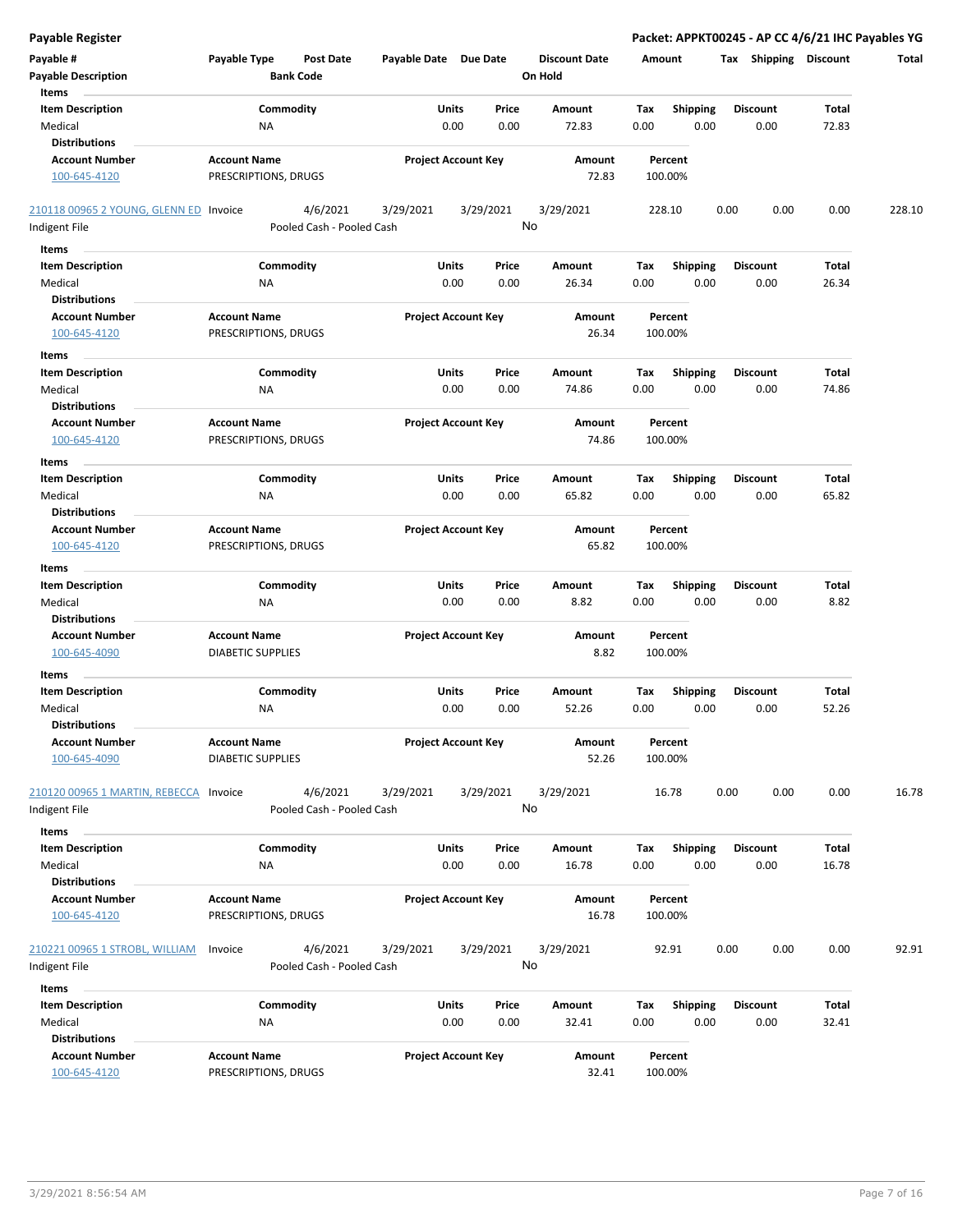| <b>Payable Register</b>                         |                                                      |                            |                 |                                 | Packet: APPKT00245 - AP CC 4/6/21 IHC Payables YG |                         |                 |        |
|-------------------------------------------------|------------------------------------------------------|----------------------------|-----------------|---------------------------------|---------------------------------------------------|-------------------------|-----------------|--------|
| Payable #<br><b>Payable Description</b>         | Payable Type<br><b>Post Date</b><br><b>Bank Code</b> | Payable Date Due Date      |                 | <b>Discount Date</b><br>On Hold | Amount                                            | Tax Shipping Discount   |                 | Total  |
| Items                                           |                                                      |                            |                 |                                 |                                                   |                         |                 |        |
| <b>Item Description</b>                         | Commodity                                            | Units                      | Price           | Amount                          | Tax<br><b>Shipping</b>                            | <b>Discount</b>         | Total           |        |
| Medical                                         | NA                                                   | 0.00                       | 0.00            | 60.50                           | 0.00<br>0.00                                      | 0.00                    | 60.50           |        |
| <b>Distributions</b>                            |                                                      |                            |                 |                                 |                                                   |                         |                 |        |
| <b>Account Number</b><br>100-645-4120           | <b>Account Name</b><br>PRESCRIPTIONS, DRUGS          | <b>Project Account Key</b> |                 | Amount<br>60.50                 | Percent<br>100.00%                                |                         |                 |        |
| 210323 00965 1 HUTTER, RUDOLF                   | 4/6/2021<br>Invoice                                  | 3/29/2021                  | 3/29/2021       | 3/29/2021                       | 216.99                                            | 0.00<br>0.00            | 0.00            | 216.99 |
| Indigent File                                   | Pooled Cash - Pooled Cash                            |                            | No              |                                 |                                                   |                         |                 |        |
| Items                                           |                                                      |                            |                 |                                 |                                                   |                         |                 |        |
| <b>Item Description</b>                         | Commodity                                            | Units                      | Price           | Amount                          | Tax<br><b>Shipping</b>                            | <b>Discount</b>         | Total           |        |
| Medical<br><b>Distributions</b>                 | ΝA                                                   | 0.00                       | 0.00            | 108.20                          | 0.00<br>0.00                                      | 0.00                    | 108.20          |        |
| <b>Account Number</b>                           | <b>Account Name</b>                                  | <b>Project Account Key</b> |                 | Amount                          | Percent                                           |                         |                 |        |
| 100-645-4120                                    | PRESCRIPTIONS, DRUGS                                 |                            |                 | 108.20                          | 100.00%                                           |                         |                 |        |
| Items                                           |                                                      |                            |                 |                                 |                                                   |                         |                 |        |
| <b>Item Description</b><br>Medical              | Commodity<br>ΝA                                      | Units<br>0.00              | Price<br>0.00   | Amount<br>108.79                | Tax<br><b>Shipping</b><br>0.00<br>0.00            | <b>Discount</b><br>0.00 | Total<br>108.79 |        |
| <b>Distributions</b>                            |                                                      |                            |                 |                                 |                                                   |                         |                 |        |
| <b>Account Number</b><br>100-645-4120           | <b>Account Name</b><br>PRESCRIPTIONS, DRUGS          | <b>Project Account Key</b> |                 | Amount<br>108.79                | Percent<br>100.00%                                |                         |                 |        |
| 210324 00965 1 BRESHERS, KELLI<br>Indigent File | 4/6/2021<br>Invoice<br>Pooled Cash - Pooled Cash     | 3/29/2021                  | 3/29/2021<br>No | 3/29/2021                       | 125.31                                            | 0.00<br>0.00            | 0.00            | 125.31 |
| Items                                           |                                                      |                            |                 |                                 |                                                   |                         |                 |        |
| <b>Item Description</b>                         | Commodity                                            | Units                      | Price           | Amount                          | Tax<br><b>Shipping</b>                            | <b>Discount</b>         | Total           |        |
| Medical<br><b>Distributions</b>                 | ΝA                                                   | 0.00                       | 0.00            | 125.31                          | 0.00<br>0.00                                      | 0.00                    | 125.31          |        |
| <b>Account Number</b>                           | <b>Account Name</b>                                  | <b>Project Account Key</b> |                 | Amount                          | Percent                                           |                         |                 |        |
| 100-645-4120                                    | PRESCRIPTIONS, DRUGS                                 |                            |                 | 125.31                          | 100.00%                                           |                         |                 |        |
| 211009 00965 6 EICHMAN JR, WIL<br>Indigent File | 4/6/2021<br>Invoice<br>Pooled Cash - Pooled Cash     | 3/29/2021                  | 3/29/2021<br>No | 3/29/2021                       | 123.20                                            | 0.00<br>0.00            | 0.00            | 123.20 |
| Items                                           |                                                      |                            |                 |                                 |                                                   |                         |                 |        |
| <b>Item Description</b>                         | Commodity                                            | Units                      | Price           | Amount                          | Tax<br><b>Shipping</b>                            | <b>Discount</b>         | Total           |        |
| Medical                                         | ΝA                                                   | 0.00                       | 0.00            | 108.20                          | 0.00<br>0.00                                      | 0.00                    | 108.20          |        |
| <b>Distributions</b>                            |                                                      |                            |                 |                                 |                                                   |                         |                 |        |
| <b>Account Number</b><br>100-645-4120           | <b>Account Name</b><br>PRESCRIPTIONS, DRUGS          | <b>Project Account Key</b> |                 | Amount<br>108.20                | Percent<br>100.00%                                |                         |                 |        |
| Items                                           |                                                      |                            |                 |                                 |                                                   |                         |                 |        |
| <b>Item Description</b>                         | Commodity                                            | <b>Units</b>               | Price           | Amount                          | Shipping<br>Tax                                   | <b>Discount</b>         | Total           |        |
| Medical                                         | NA                                                   | 0.00                       | 0.00            | 15.00                           | 0.00<br>0.00                                      | 0.00                    | 15.00           |        |
| <b>Distributions</b>                            |                                                      |                            |                 |                                 |                                                   |                         |                 |        |
| <b>Account Number</b><br>100-645-4090           | <b>Account Name</b><br><b>DIABETIC SUPPLIES</b>      | <b>Project Account Key</b> |                 | Amount<br>15.00                 | Percent<br>100.00%                                |                         |                 |        |
| 211111 00965 4 MACDONALD, GER, Invoice          | 4/6/2021                                             | 3/29/2021                  | 3/29/2021<br>No | 3/29/2021                       | 314.61                                            | 0.00<br>0.00            | 0.00            | 314.61 |
| Indigent File                                   | Pooled Cash - Pooled Cash                            |                            |                 |                                 |                                                   |                         |                 |        |
| Items                                           |                                                      |                            |                 |                                 |                                                   |                         |                 |        |
| <b>Item Description</b>                         | Commodity                                            | Units                      | Price           | Amount                          | Shipping<br>Tax                                   | <b>Discount</b>         | Total           |        |
| Medical                                         | NA                                                   | 0.00                       | 0.00            | 143.75                          | 0.00<br>0.00                                      | 0.00                    | 143.75          |        |
| <b>Distributions</b>                            |                                                      |                            |                 |                                 |                                                   |                         |                 |        |
| <b>Account Number</b>                           | <b>Account Name</b>                                  | <b>Project Account Key</b> |                 | Amount                          | Percent                                           |                         |                 |        |
| 100-645-4120                                    | PRESCRIPTIONS, DRUGS                                 |                            |                 | 143.75                          | 100.00%                                           |                         |                 |        |
| Items                                           |                                                      |                            |                 |                                 |                                                   |                         |                 |        |
| <b>Item Description</b>                         | Commodity                                            | Units                      | Price           | Amount                          | Tax<br><b>Shipping</b>                            | <b>Discount</b>         | Total           |        |
| Medical                                         | NA                                                   | 0.00                       | 0.00            | 118.60                          | 0.00<br>0.00                                      | 0.00                    | 118.60          |        |
| <b>Distributions</b>                            |                                                      |                            |                 |                                 |                                                   |                         |                 |        |
| <b>Account Number</b><br>100-645-4120           | <b>Account Name</b><br>PRESCRIPTIONS, DRUGS          | <b>Project Account Key</b> |                 | Amount<br>118.60                | Percent<br>100.00%                                |                         |                 |        |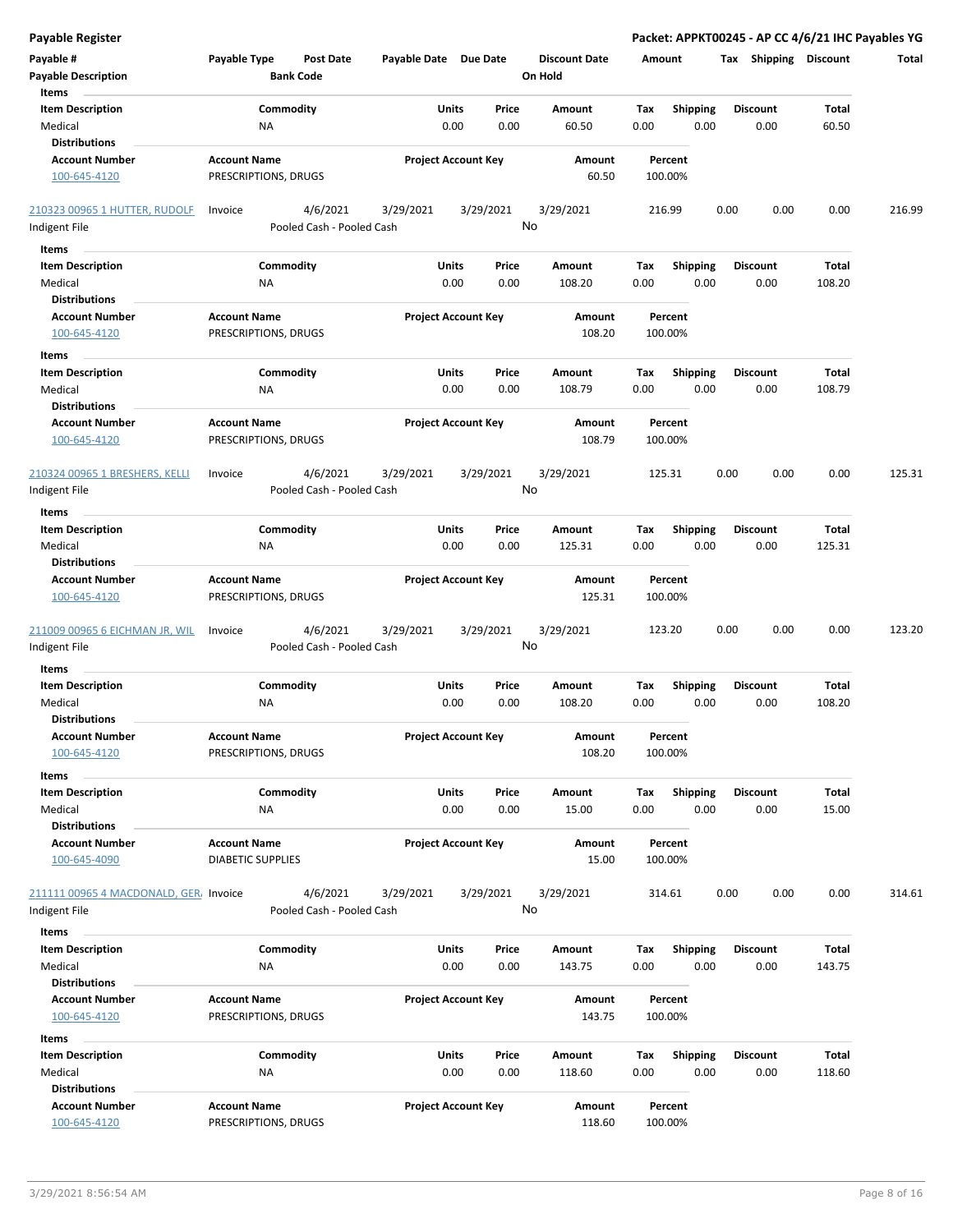| <b>Payable Register</b>                                       |                                                 |                                       |                       |                                |                                 |             |                         | Packet: APPKT00245 - AP CC 4/6/21 IHC Payables YG |                        |        |
|---------------------------------------------------------------|-------------------------------------------------|---------------------------------------|-----------------------|--------------------------------|---------------------------------|-------------|-------------------------|---------------------------------------------------|------------------------|--------|
| Payable #<br><b>Payable Description</b>                       | Payable Type                                    | <b>Post Date</b><br><b>Bank Code</b>  | Payable Date Due Date |                                | <b>Discount Date</b><br>On Hold | Amount      |                         | Tax Shipping Discount                             |                        | Total  |
| Items                                                         |                                                 |                                       |                       |                                |                                 |             |                         |                                                   |                        |        |
| <b>Item Description</b><br>Medical<br><b>Distributions</b>    | Commodity<br>NA                                 |                                       |                       | Units<br>Price<br>0.00<br>0.00 | Amount<br>52.26                 | Tax<br>0.00 | <b>Shipping</b><br>0.00 | <b>Discount</b><br>0.00                           | Total<br>52.26         |        |
| <b>Account Number</b><br>100-645-4090                         | <b>Account Name</b><br><b>DIABETIC SUPPLIES</b> |                                       |                       | <b>Project Account Key</b>     | Amount<br>52.26                 |             | Percent<br>100.00%      |                                                   |                        |        |
| 211112 00965 3 SHIPP, ALLEN RA<br>Indigent File               | Invoice                                         | 4/6/2021<br>Pooled Cash - Pooled Cash | 3/29/2021             | 3/29/2021                      | 3/29/2021<br>No                 |             | 174.36                  | 0.00<br>0.00                                      | 0.00                   | 174.36 |
| Items                                                         |                                                 |                                       |                       |                                |                                 |             |                         |                                                   |                        |        |
| <b>Item Description</b><br>Medical<br><b>Distributions</b>    | Commodity<br>ΝA                                 |                                       |                       | Units<br>Price<br>0.00<br>0.00 | Amount<br>4.91                  | Tax<br>0.00 | <b>Shipping</b><br>0.00 | <b>Discount</b><br>0.00                           | Total<br>4.91          |        |
| <b>Account Number</b>                                         | <b>Account Name</b>                             |                                       |                       | <b>Project Account Key</b>     | Amount                          |             | Percent                 |                                                   |                        |        |
| 100-645-4120                                                  | PRESCRIPTIONS, DRUGS                            |                                       |                       |                                | 4.91                            |             | 100.00%                 |                                                   |                        |        |
| Items                                                         |                                                 |                                       |                       |                                |                                 |             |                         |                                                   |                        |        |
| <b>Item Description</b><br>Medical                            | Commodity<br>ΝA                                 |                                       |                       | Units<br>Price<br>0.00<br>0.00 | Amount<br>50.94                 | Tax<br>0.00 | <b>Shipping</b><br>0.00 | <b>Discount</b><br>0.00                           | Total<br>50.94         |        |
| <b>Distributions</b><br><b>Account Number</b><br>100-645-4120 | <b>Account Name</b><br>PRESCRIPTIONS, DRUGS     |                                       |                       | <b>Project Account Key</b>     | Amount<br>50.94                 |             | Percent<br>100.00%      |                                                   |                        |        |
| Items                                                         |                                                 |                                       |                       |                                |                                 |             |                         |                                                   |                        |        |
| <b>Item Description</b><br>Medical                            | Commodity<br>NA                                 |                                       |                       | Units<br>Price<br>0.00<br>0.00 | Amount<br>118.51                | Tax<br>0.00 | <b>Shipping</b><br>0.00 | <b>Discount</b><br>0.00                           | Total<br>118.51        |        |
| <b>Distributions</b>                                          |                                                 |                                       |                       |                                |                                 |             |                         |                                                   |                        |        |
| <b>Account Number</b><br>100-645-4120                         | <b>Account Name</b><br>PRESCRIPTIONS, DRUGS     |                                       |                       | <b>Project Account Key</b>     | Amount<br>118.51                |             | Percent<br>100.00%      |                                                   |                        |        |
| 211114 00965 2 SCOTT, MARK BRI<br>Indigent File               | Invoice                                         | 4/6/2021<br>Pooled Cash - Pooled Cash | 3/29/2021             | 3/29/2021                      | 3/29/2021<br>No                 |             | 45.54                   | 0.00<br>0.00                                      | 0.00                   | 45.54  |
| Items                                                         |                                                 |                                       |                       |                                |                                 |             |                         |                                                   |                        |        |
| <b>Item Description</b><br>Medical<br><b>Distributions</b>    | Commodity<br>NA                                 |                                       |                       | Units<br>Price<br>0.00<br>0.00 | Amount<br>45.54                 | Tax<br>0.00 | <b>Shipping</b><br>0.00 | <b>Discount</b><br>0.00                           | Total<br>45.54         |        |
| <b>Account Number</b><br>100-645-4120                         | <b>Account Name</b><br>PRESCRIPTIONS, DRUGS     |                                       |                       | <b>Project Account Key</b>     | Amount<br>45.54                 |             | Percent<br>100.00%      |                                                   |                        |        |
| 211216 00965 4 CLEMENT, EUGENE Invoice<br>Indigent File       |                                                 | 4/6/2021<br>Pooled Cash - Pooled Cash | 3/29/2021             | 3/29/2021                      | 3/29/2021<br>No                 |             | 137.69                  | 0.00<br>0.00                                      | 0.00                   | 137.69 |
| Items                                                         |                                                 |                                       |                       |                                |                                 |             |                         |                                                   |                        |        |
| <b>Item Description</b><br>Medical                            | Commodity<br>ΝA                                 |                                       |                       | Units<br>Price<br>0.00<br>0.00 | Amount<br>27.06                 | Tax<br>0.00 | <b>Shipping</b><br>0.00 | <b>Discount</b><br>0.00                           | Total<br>27.06         |        |
| <b>Distributions</b><br><b>Account Number</b><br>100-645-4120 | <b>Account Name</b><br>PRESCRIPTIONS, DRUGS     |                                       |                       | <b>Project Account Key</b>     | Amount<br>27.06                 |             | Percent<br>100.00%      |                                                   |                        |        |
| Items                                                         |                                                 |                                       |                       |                                |                                 |             |                         |                                                   |                        |        |
| <b>Item Description</b><br>Medical<br><b>Distributions</b>    | Commodity<br>NA                                 |                                       |                       | Units<br>Price<br>0.00<br>0.00 | Amount<br>110.63                | Tax<br>0.00 | <b>Shipping</b><br>0.00 | <b>Discount</b><br>0.00                           | <b>Total</b><br>110.63 |        |
| <b>Account Number</b><br>100-645-4120                         | <b>Account Name</b><br>PRESCRIPTIONS, DRUGS     |                                       |                       | <b>Project Account Key</b>     | Amount<br>110.63                |             | Percent<br>100.00%      |                                                   |                        |        |
| 211217 00965 2 BOWEN, RONALD L Invoice<br>Indigent File       |                                                 | 4/6/2021<br>Pooled Cash - Pooled Cash | 3/29/2021             | 3/29/2021                      | 3/29/2021<br>No                 |             | 13.79                   | 0.00<br>0.00                                      | 0.00                   | 13.79  |
| Items                                                         |                                                 |                                       |                       |                                |                                 |             |                         |                                                   |                        |        |
| <b>Item Description</b><br>Medical                            | Commodity<br>NA                                 |                                       |                       | Units<br>Price<br>0.00<br>0.00 | Amount<br>13.79                 | Tax<br>0.00 | <b>Shipping</b><br>0.00 | <b>Discount</b><br>0.00                           | Total<br>13.79         |        |
| <b>Distributions</b>                                          |                                                 |                                       |                       |                                |                                 |             |                         |                                                   |                        |        |
| <b>Account Number</b><br>100-645-4120                         | <b>Account Name</b><br>PRESCRIPTIONS, DRUGS     |                                       |                       | <b>Project Account Key</b>     | Amount<br>13.79                 |             | Percent<br>100.00%      |                                                   |                        |        |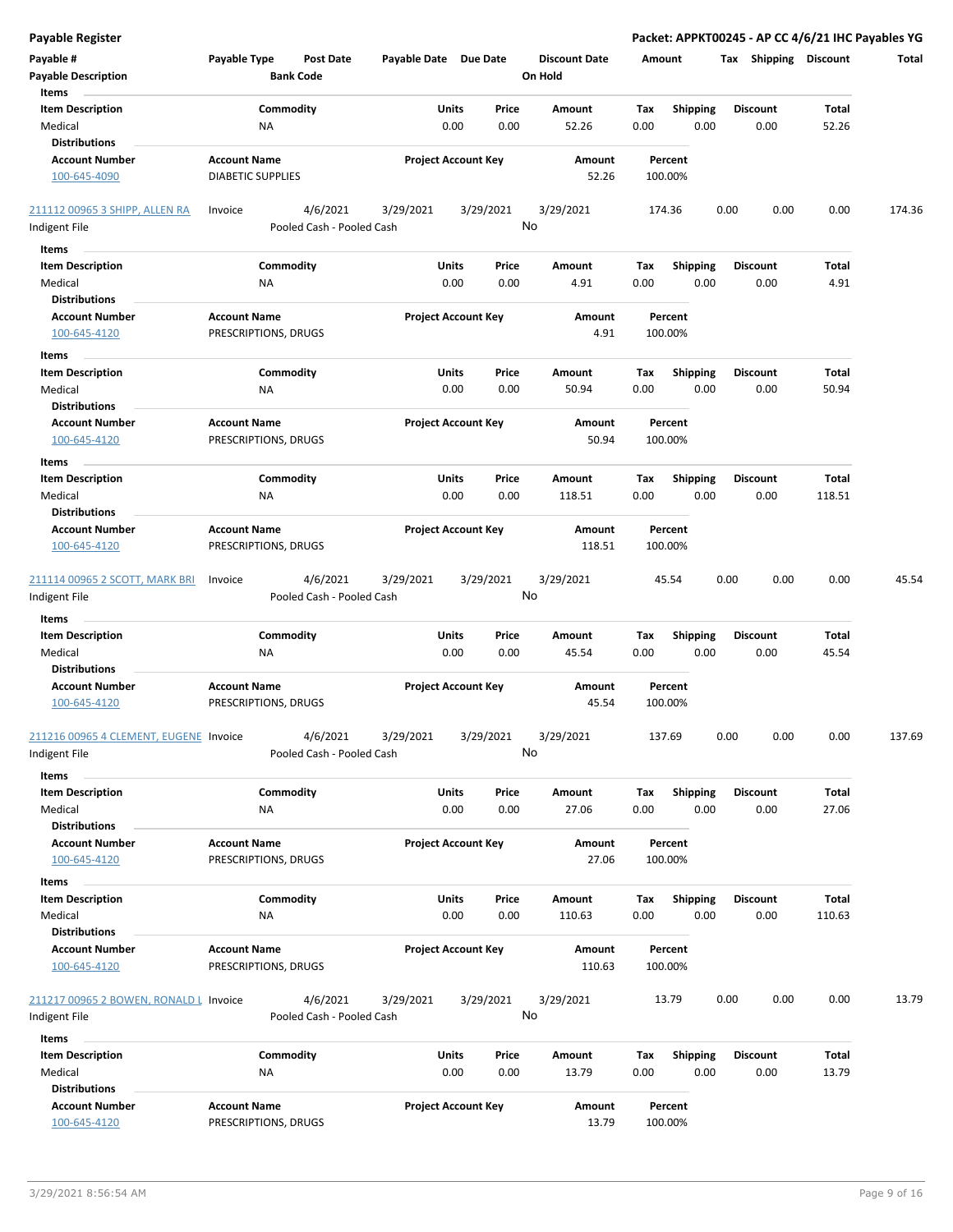| Payable Register                                              |                                                 |                  |                                       |              |                            |    |                                 |             |                         |      |                         | Packet: APPKT00245 - AP CC 4/6/21 IHC Payables YG |        |
|---------------------------------------------------------------|-------------------------------------------------|------------------|---------------------------------------|--------------|----------------------------|----|---------------------------------|-------------|-------------------------|------|-------------------------|---------------------------------------------------|--------|
| Payable #<br><b>Payable Description</b>                       | Payable Type                                    | <b>Bank Code</b> | <b>Post Date</b>                      | Payable Date | Due Date                   |    | <b>Discount Date</b><br>On Hold | Amount      |                         |      | Tax Shipping Discount   |                                                   | Total  |
| 930026 00965 81 ROBERTS, MELIS<br>Indigent File               | Invoice                                         |                  | 4/6/2021<br>Pooled Cash - Pooled Cash | 3/29/2021    | 3/29/2021                  | No | 3/29/2021                       |             | 88.41                   | 0.00 | 0.00                    | 0.00                                              | 88.41  |
| Items                                                         |                                                 |                  |                                       |              |                            |    |                                 |             |                         |      |                         |                                                   |        |
| <b>Item Description</b><br>Medical                            |                                                 | Commodity<br>ΝA  |                                       | Units        | Price<br>0.00<br>0.00      |    | Amount<br>19.33                 | Tax<br>0.00 | <b>Shipping</b><br>0.00 |      | <b>Discount</b><br>0.00 | Total<br>19.33                                    |        |
| <b>Distributions</b>                                          |                                                 |                  |                                       |              |                            |    |                                 |             |                         |      |                         |                                                   |        |
| <b>Account Number</b><br>100-645-4120                         | <b>Account Name</b><br>PRESCRIPTIONS, DRUGS     |                  |                                       |              | <b>Project Account Key</b> |    | Amount<br>19.33                 |             | Percent<br>100.00%      |      |                         |                                                   |        |
| Items                                                         |                                                 |                  |                                       |              |                            |    |                                 |             |                         |      |                         |                                                   |        |
| <b>Item Description</b>                                       |                                                 | Commodity        |                                       | Units        | Price                      |    | Amount                          | Тах         | <b>Shipping</b>         |      | <b>Discount</b>         | Total                                             |        |
| Medical                                                       |                                                 | ΝA               |                                       |              | 0.00<br>0.00               |    | 58.06                           | 0.00        | 0.00                    |      | 0.00                    | 58.06                                             |        |
| <b>Distributions</b><br><b>Account Number</b>                 | <b>Account Name</b>                             |                  |                                       |              | <b>Project Account Key</b> |    | Amount                          |             | Percent                 |      |                         |                                                   |        |
| 100-645-4120                                                  | PRESCRIPTIONS, DRUGS                            |                  |                                       |              |                            |    | 58.06                           |             | 100.00%                 |      |                         |                                                   |        |
| Items<br><b>Item Description</b>                              |                                                 |                  |                                       |              |                            |    |                                 |             |                         |      |                         |                                                   |        |
| Medical                                                       |                                                 | Commodity<br>ΝA  |                                       | Units        | Price<br>0.00<br>0.00      |    | Amount<br>11.02                 | Tax<br>0.00 | Shipping<br>0.00        |      | <b>Discount</b><br>0.00 | Total<br>11.02                                    |        |
| <b>Distributions</b><br><b>Account Number</b><br>100-645-4120 | <b>Account Name</b><br>PRESCRIPTIONS, DRUGS     |                  |                                       |              | <b>Project Account Key</b> |    | Amount<br>11.02                 |             | Percent<br>100.00%      |      |                         |                                                   |        |
| Vendor: 01231 - North Texas Comprehensive Cardiology          |                                                 |                  |                                       |              |                            |    |                                 |             |                         |      | <b>Vendor Total:</b>    |                                                   | 67.24  |
| 170305 01231 1 MCCOMBS, JOLIND Invoice                        |                                                 |                  | 4/6/2021                              | 3/29/2021    | 3/29/2021                  |    | 3/29/2021                       |             | 67.24                   | 0.00 | 0.00                    | 0.00                                              | 67.24  |
| Indigent File                                                 |                                                 |                  | Pooled Cash - Pooled Cash             |              |                            | No |                                 |             |                         |      |                         |                                                   |        |
| Items<br><b>Item Description</b>                              |                                                 | Commodity        |                                       | Units        | Price                      |    | Amount                          | Tax         | Shipping                |      | <b>Discount</b>         | Total                                             |        |
| Medical                                                       |                                                 | NA               |                                       |              | 0.00<br>0.00               |    | 54.41                           | 0.00        | 0.00                    |      | 0.00                    | 54.41                                             |        |
| <b>Distributions</b>                                          |                                                 |                  |                                       |              |                            |    |                                 |             |                         |      |                         |                                                   |        |
| <b>Account Number</b><br>100-645-4110                         | <b>Account Name</b><br>PHYSICIAN, NON-EMERGENCY |                  |                                       |              | <b>Project Account Key</b> |    | Amount<br>54.41                 |             | Percent<br>100.00%      |      |                         |                                                   |        |
| Items                                                         |                                                 |                  |                                       |              |                            |    |                                 |             |                         |      |                         |                                                   |        |
| <b>Item Description</b>                                       |                                                 | Commodity        |                                       | Units        | Price                      |    | Amount                          | Tax         | <b>Shipping</b>         |      | <b>Discount</b>         | Total                                             |        |
| Medical<br><b>Distributions</b>                               |                                                 | ΝA               |                                       |              | 0.00<br>0.00               |    | 12.83                           | 0.00        | 0.00                    |      | 0.00                    | 12.83                                             |        |
| <b>Account Number</b><br>100-645-4110                         | <b>Account Name</b><br>PHYSICIAN, NON-EMERGENCY |                  |                                       |              | <b>Project Account Key</b> |    | Amount<br>12.83                 |             | Percent<br>100.00%      |      |                         |                                                   |        |
| Vendor: 00029 - PARIS REGIONAL MEDICAL CENTER                 |                                                 |                  |                                       |              |                            |    |                                 |             |                         |      | <b>Vendor Total:</b>    |                                                   | 161.90 |
| 201003 00029 10 PETTY, SHEKEDR Invoice<br>Indigent File       |                                                 |                  | 4/6/2021<br>Pooled Cash - Pooled Cash | 3/29/2021    | 3/29/2021                  | No | 3/29/2021                       |             | 161.90                  | 0.00 | 0.00                    | 0.00                                              | 161.90 |
| Items<br><b>Item Description</b>                              |                                                 | Commodity        |                                       | Units        | Price                      |    | Amount                          | Tax         | Shipping                |      | <b>Discount</b>         | Total                                             |        |
| Medical                                                       |                                                 | ΝA               |                                       |              | 0.00<br>0.00               |    | 161.90                          | 0.00        | 0.00                    |      | 0.00                    | 161.90                                            |        |
| <b>Distributions</b>                                          |                                                 |                  |                                       |              |                            |    |                                 |             |                         |      |                         |                                                   |        |
| <b>Account Number</b><br>100-645-4140                         | <b>Account Name</b><br>HOSPITAL, OUTPATIENT     |                  |                                       |              | <b>Project Account Key</b> |    | Amount<br>161.90                |             | Percent<br>100.00%      |      |                         |                                                   |        |
| <b>Vendor:</b> 00322 - SHERMAN RADIOLOGY ASSOCIATES           |                                                 |                  |                                       |              |                            |    |                                 |             |                         |      | <b>Vendor Total:</b>    |                                                   | 6.95   |
| 200709 00322 5 WALLACE, MARSH/ Invoice                        |                                                 |                  | 4/6/2021                              | 3/29/2021    | 3/29/2021                  |    | 3/29/2021                       |             | 6.95                    | 0.00 | 0.00                    | 0.00                                              | 6.95   |
| Indigent File                                                 |                                                 |                  | Pooled Cash - Pooled Cash             |              |                            | No |                                 |             |                         |      |                         |                                                   |        |
| <b>Items</b>                                                  |                                                 |                  |                                       |              |                            |    |                                 |             |                         |      |                         |                                                   |        |
| <b>Item Description</b>                                       |                                                 | Commodity        |                                       | Units        | Price                      |    | Amount                          | Tax         | <b>Shipping</b>         |      | <b>Discount</b>         | Total                                             |        |
| Medical                                                       |                                                 | NA               |                                       |              | 0.00<br>0.00               |    | 6.95                            | 0.00        | 0.00                    |      | 0.00                    | 6.95                                              |        |
| <b>Distributions</b><br><b>Account Number</b><br>100-645-4110 | <b>Account Name</b><br>PHYSICIAN, NON-EMERGENCY |                  |                                       |              | <b>Project Account Key</b> |    | Amount<br>6.95                  |             | Percent<br>100.00%      |      |                         |                                                   |        |
|                                                               |                                                 |                  |                                       |              |                            |    |                                 |             |                         |      |                         |                                                   |        |

**Vendor:**  $\underline{01061}$  - TEXOMA MEDICAL CENTER **Vendor Total: 5,448.75**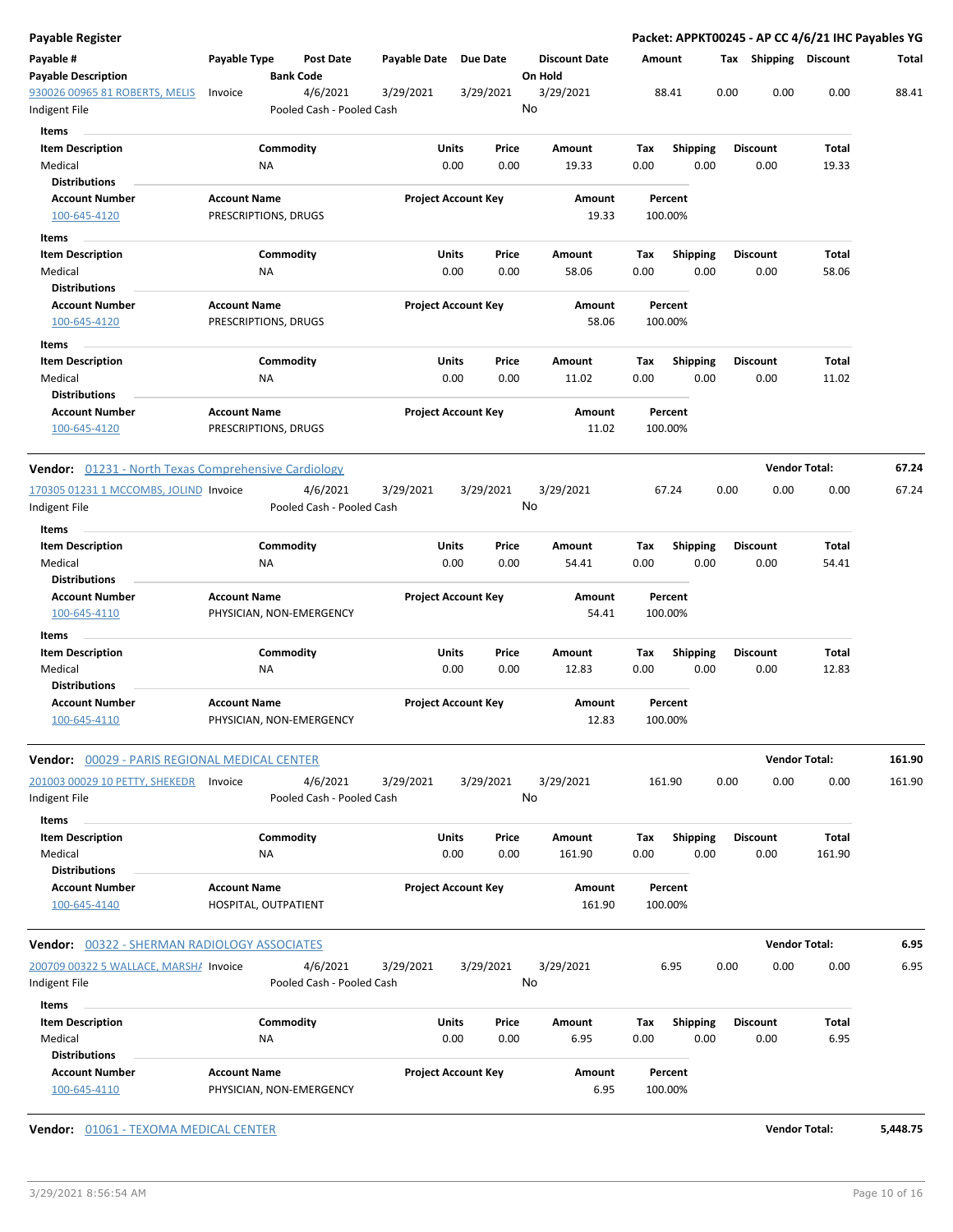| Payable Register                                        |                                                 |                                       |                     |                            |                                 |                    |                         |      |                         | Packet: APPKT00245 - AP CC 4/6/21 IHC Payables YG |          |
|---------------------------------------------------------|-------------------------------------------------|---------------------------------------|---------------------|----------------------------|---------------------------------|--------------------|-------------------------|------|-------------------------|---------------------------------------------------|----------|
| Payable #<br><b>Payable Description</b>                 | Payable Type                                    | <b>Post Date</b><br><b>Bank Code</b>  | <b>Payable Date</b> | Due Date                   | <b>Discount Date</b><br>On Hold | Amount             |                         |      | Tax Shipping Discount   |                                                   | Total    |
| 210324 01061 1 BRESHERS, KELLI<br>Indigent File         | Invoice                                         | 4/6/2021<br>Pooled Cash - Pooled Cash | 3/29/2021           | 3/29/2021                  | 3/29/2021<br>No                 | 3,998.98           |                         | 0.00 | 0.00                    | 0.00                                              | 3,998.98 |
| <b>Items</b>                                            |                                                 |                                       |                     |                            |                                 |                    |                         |      |                         |                                                   |          |
| <b>Item Description</b><br>Medical                      | ΝA                                              | Commodity                             | Units               | Price<br>0.00<br>0.00      | Amount<br>3,998.98              | Tax<br>0.00        | <b>Shipping</b><br>0.00 |      | <b>Discount</b><br>0.00 | Total<br>3,998.98                                 |          |
| <b>Distributions</b>                                    |                                                 |                                       |                     |                            |                                 |                    |                         |      |                         |                                                   |          |
| <b>Account Number</b><br>100-645-4130                   | <b>Account Name</b><br>HOSPITAL, INPATIENT      |                                       |                     | <b>Project Account Key</b> | Amount<br>3,998.98              | Percent<br>100.00% |                         |      |                         |                                                   |          |
| 211112 01061 1 SHIPP, ALLEN RA                          | Invoice                                         | 4/6/2021                              | 3/29/2021           | 3/29/2021                  | 3/29/2021                       | 1,449.77           |                         | 0.00 | 0.00                    | 0.00                                              | 1,449.77 |
| Indigent File                                           |                                                 | Pooled Cash - Pooled Cash             |                     |                            | No                              |                    |                         |      |                         |                                                   |          |
| Items                                                   |                                                 |                                       |                     |                            |                                 |                    |                         |      |                         |                                                   |          |
| <b>Item Description</b>                                 |                                                 | Commodity                             | Units               | Price                      | Amount                          | Tax                | <b>Shipping</b>         |      | <b>Discount</b>         | Total                                             |          |
| Medical<br><b>Distributions</b>                         | NA                                              |                                       |                     | 0.00<br>0.00               | 1,449.77                        | 0.00               | 0.00                    |      | 0.00                    | 1,449.77                                          |          |
| <b>Account Number</b><br>100-645-4140                   | <b>Account Name</b><br>HOSPITAL, OUTPATIENT     |                                       |                     | <b>Project Account Key</b> | Amount<br>1,449.77              | Percent<br>100.00% |                         |      |                         |                                                   |          |
| <b>Vendor:</b> 00122 - TEXOMA NEUROLOGY ASSOCIATES      |                                                 |                                       |                     |                            |                                 |                    |                         |      |                         | <b>Vendor Total:</b>                              | 281.75   |
| 211217 00122 1 BOWEN, RONALD L Invoice                  |                                                 | 4/6/2021                              | 3/29/2021           | 3/29/2021                  | 3/29/2021                       | 117.74             |                         | 0.00 | 0.00                    | 0.00                                              | 117.74   |
| Indigent File                                           |                                                 | Pooled Cash - Pooled Cash             |                     |                            | No                              |                    |                         |      |                         |                                                   |          |
| Items                                                   |                                                 |                                       |                     |                            |                                 |                    |                         |      |                         |                                                   |          |
| <b>Item Description</b><br>Medical                      | ΝA                                              | Commodity                             | Units               | Price<br>0.00<br>0.00      | Amount<br>117.74                | Tax<br>0.00        | <b>Shipping</b><br>0.00 |      | <b>Discount</b><br>0.00 | Total<br>117.74                                   |          |
| <b>Distributions</b>                                    |                                                 |                                       |                     |                            |                                 |                    |                         |      |                         |                                                   |          |
| <b>Account Number</b><br>100-645-4110                   | <b>Account Name</b><br>PHYSICIAN, NON-EMERGENCY |                                       |                     | <b>Project Account Key</b> | Amount<br>117.74                | Percent<br>100.00% |                         |      |                         |                                                   |          |
| 211217 00122 2 BOWEN, RONALD L Invoice<br>Indigent File |                                                 | 4/6/2021<br>Pooled Cash - Pooled Cash | 3/29/2021           | 3/29/2021                  | 3/29/2021<br>No                 | 44.11              |                         | 0.00 | 0.00                    | 0.00                                              | 44.11    |
| Items                                                   |                                                 |                                       |                     |                            |                                 |                    |                         |      |                         |                                                   |          |
| <b>Item Description</b><br>Medical                      | <b>NA</b>                                       | Commodity                             | Units               | Price<br>0.00<br>0.00      | Amount<br>44.11                 | Tax<br>0.00        | <b>Shipping</b><br>0.00 |      | <b>Discount</b><br>0.00 | Total<br>44.11                                    |          |
| <b>Distributions</b>                                    |                                                 |                                       |                     | <b>Project Account Key</b> |                                 |                    |                         |      |                         |                                                   |          |
| <b>Account Number</b><br>100-645-4110                   | <b>Account Name</b><br>PHYSICIAN, NON-EMERGENCY |                                       |                     |                            | Amount<br>44.11                 | Percent<br>100.00% |                         |      |                         |                                                   |          |
| 211217 00122 3 BOWEN, RONALD L Invoice<br>Indigent File |                                                 | 4/6/2021<br>Pooled Cash - Pooled Cash | 3/29/2021           | 3/29/2021                  | 3/29/2021<br>No                 | 59.95              |                         | 0.00 | 0.00                    | 0.00                                              | 59.95    |
| Items                                                   |                                                 |                                       |                     |                            |                                 |                    |                         |      |                         |                                                   |          |
| <b>Item Description</b>                                 |                                                 | Commodity                             | Units               | Price                      | Amount                          | Tax                | Shipping                |      | <b>Discount</b>         | Total                                             |          |
| Medical<br><b>Distributions</b>                         | NA                                              |                                       |                     | 0.00<br>0.00               | 59.95                           | 0.00               | 0.00                    |      | 0.00                    | 59.95                                             |          |
| <b>Account Number</b><br>100-645-4110                   | <b>Account Name</b><br>PHYSICIAN, NON-EMERGENCY |                                       |                     | <b>Project Account Key</b> | Amount<br>59.95                 | Percent<br>100.00% |                         |      |                         |                                                   |          |
| 211217 00122 4 BOWEN, RONALD L Invoice                  |                                                 | 4/6/2021                              | 3/29/2021           | 3/29/2021                  | 3/29/2021                       | 59.95              |                         | 0.00 | 0.00                    | 0.00                                              | 59.95    |
| Indigent File<br>Items                                  |                                                 | Pooled Cash - Pooled Cash             |                     |                            | No                              |                    |                         |      |                         |                                                   |          |
| <b>Item Description</b>                                 |                                                 | Commodity                             | Units               | Price                      | Amount                          | Tax                | <b>Shipping</b>         |      | <b>Discount</b>         | Total                                             |          |
| Medical                                                 | ΝA                                              |                                       |                     | 0.00<br>0.00               | 59.95                           | 0.00               | 0.00                    |      | 0.00                    | 59.95                                             |          |
| <b>Distributions</b><br><b>Account Number</b>           | <b>Account Name</b>                             |                                       |                     | <b>Project Account Key</b> | Amount                          | Percent            |                         |      |                         |                                                   |          |
| 100-645-4110                                            | PHYSICIAN, NON-EMERGENCY                        |                                       |                     |                            | 59.95                           | 100.00%            |                         |      |                         |                                                   |          |
| <b>Vendor:</b> 01143 - TEXOMA ORTHOPEDIC AND SPINE      |                                                 |                                       |                     |                            |                                 |                    |                         |      |                         | <b>Vendor Total:</b>                              | 245.75   |
| 210222 01143 1 WOODWORTH, SAI Invoice                   |                                                 | 4/6/2021                              | 3/29/2021           | 3/29/2021                  | 3/29/2021                       | 61.48              |                         | 0.00 | 0.00                    | 0.00                                              | 61.48    |
| Indigent File                                           |                                                 | Pooled Cash - Pooled Cash             |                     |                            | No                              |                    |                         |      |                         |                                                   |          |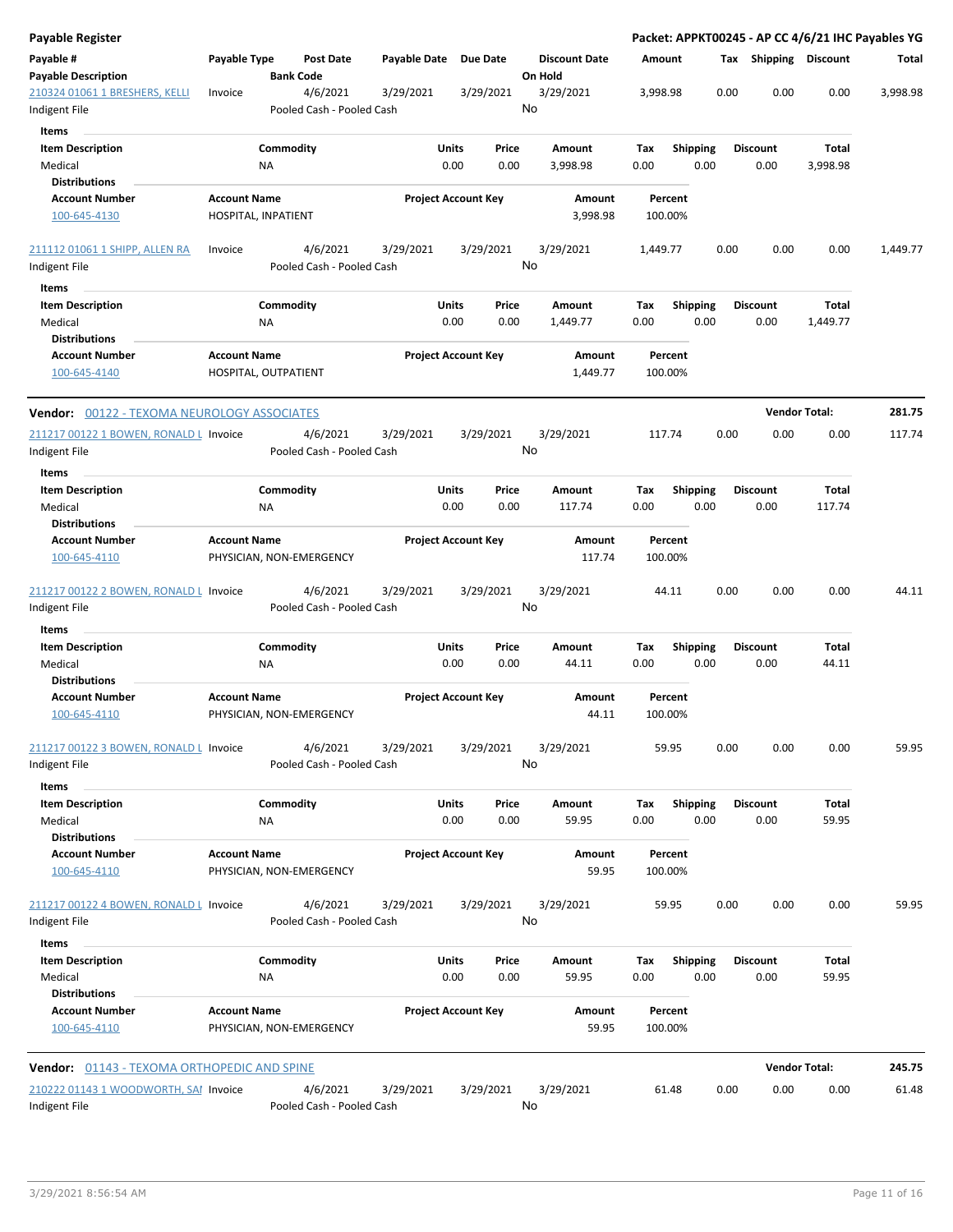| Payable Register                                              |                                                 |                                       |                       |                            |                                 |             |                         | Packet: APPKT00245 - AP CC 4/6/21 IHC Payables YG |                       |        |
|---------------------------------------------------------------|-------------------------------------------------|---------------------------------------|-----------------------|----------------------------|---------------------------------|-------------|-------------------------|---------------------------------------------------|-----------------------|--------|
| Payable #<br><b>Payable Description</b>                       | Payable Type                                    | <b>Post Date</b><br><b>Bank Code</b>  | Payable Date Due Date |                            | <b>Discount Date</b><br>On Hold | Amount      |                         | Tax Shipping Discount                             |                       | Total  |
| Items<br><b>Item Description</b><br>Medical                   | Commodity<br>ΝA                                 |                                       | Units<br>0.00         | Price<br>0.00              | Amount<br>61.48                 | Tax<br>0.00 | <b>Shipping</b><br>0.00 | <b>Discount</b><br>0.00                           | <b>Total</b><br>61.48 |        |
| <b>Distributions</b><br><b>Account Number</b><br>100-645-4110 | <b>Account Name</b><br>PHYSICIAN, NON-EMERGENCY |                                       |                       | <b>Project Account Key</b> | Amount<br>61.48                 |             | Percent<br>100.00%      |                                                   |                       |        |
| 210222 01143 2 WOODWORTH, SAI Invoice                         |                                                 | 4/6/2021                              | 3/29/2021             | 3/29/2021                  | 3/29/2021                       |             | 101.84                  | 0.00<br>0.00                                      | 0.00                  | 101.84 |
| Indigent File                                                 |                                                 | Pooled Cash - Pooled Cash             |                       |                            | No                              |             |                         |                                                   |                       |        |
| Items                                                         |                                                 |                                       |                       |                            |                                 |             |                         |                                                   |                       |        |
| <b>Item Description</b>                                       | Commodity                                       |                                       | Units                 | Price                      | Amount                          | Tax         | <b>Shipping</b>         | <b>Discount</b>                                   | Total                 |        |
| Medical                                                       | NA                                              |                                       | 0.00                  | 0.00                       | 48.65                           | 0.00        | 0.00                    | 0.00                                              | 48.65                 |        |
| <b>Distributions</b>                                          |                                                 |                                       |                       |                            |                                 |             |                         |                                                   |                       |        |
| <b>Account Number</b><br>100-645-4110                         | <b>Account Name</b><br>PHYSICIAN, NON-EMERGENCY |                                       |                       | <b>Project Account Key</b> | Amount<br>48.65                 |             | Percent<br>100.00%      |                                                   |                       |        |
| Items                                                         |                                                 |                                       |                       |                            |                                 |             |                         |                                                   |                       |        |
| <b>Item Description</b>                                       | Commodity                                       |                                       | Units                 | Price                      | Amount                          | Tax         | Shipping                | <b>Discount</b>                                   | Total                 |        |
| Medical                                                       | NA                                              |                                       | 0.00                  | 0.00                       | 30.74                           | 0.00        | 0.00                    | 0.00                                              | 30.74                 |        |
| <b>Distributions</b>                                          |                                                 |                                       |                       |                            |                                 |             |                         |                                                   |                       |        |
| <b>Account Number</b><br>100-645-4110                         | <b>Account Name</b><br>PHYSICIAN, NON-EMERGENCY |                                       |                       | <b>Project Account Key</b> | <b>Amount</b><br>30.74          |             | Percent<br>100.00%      |                                                   |                       |        |
| Items                                                         |                                                 |                                       |                       |                            |                                 |             |                         |                                                   |                       |        |
| <b>Item Description</b>                                       | Commodity                                       |                                       | Units                 | Price                      | Amount                          | Tax         | <b>Shipping</b>         | <b>Discount</b>                                   | <b>Total</b>          |        |
| Medical<br><b>Distributions</b>                               | ΝA                                              |                                       | 0.00                  | 0.00                       | 22.45                           | 0.00        | 0.00                    | 0.00                                              | 22.45                 |        |
| <b>Account Number</b><br>100-645-4110                         | <b>Account Name</b><br>PHYSICIAN, NON-EMERGENCY |                                       |                       | <b>Project Account Key</b> | Amount<br>22.45                 |             | Percent<br>100.00%      |                                                   |                       |        |
| 210222 01143 3 WOODWORTH, SAI Invoice                         |                                                 | 4/6/2021<br>Pooled Cash - Pooled Cash | 3/29/2021             | 3/29/2021                  | 3/29/2021<br>No                 |             | 82.43                   | 0.00<br>0.00                                      | 0.00                  | 82.43  |
| Indigent File                                                 |                                                 |                                       |                       |                            |                                 |             |                         |                                                   |                       |        |
| <b>Items</b>                                                  |                                                 |                                       |                       |                            |                                 |             |                         |                                                   |                       |        |
| <b>Item Description</b><br>Medical<br><b>Distributions</b>    | Commodity<br>NA                                 |                                       | Units<br>0.00         | Price<br>0.00              | Amount<br>54.26                 | Tax<br>0.00 | <b>Shipping</b><br>0.00 | <b>Discount</b><br>0.00                           | Total<br>54.26        |        |
| <b>Account Number</b><br>100-645-4110                         | <b>Account Name</b><br>PHYSICIAN, NON-EMERGENCY |                                       |                       | <b>Project Account Key</b> | Amount<br>54.26                 |             | Percent<br>100.00%      |                                                   |                       |        |
| Items                                                         |                                                 |                                       |                       |                            |                                 |             |                         |                                                   |                       |        |
| <b>Item Description</b><br>Medical                            | Commodity<br>NA                                 |                                       | Units<br>0.00         | Price<br>0.00              | Amount<br>1.94                  | Tax<br>0.00 | <b>Shipping</b><br>0.00 | <b>Discount</b><br>0.00                           | Total<br>1.94         |        |
| <b>Distributions</b><br><b>Account Number</b><br>100-645-4110 | <b>Account Name</b><br>PHYSICIAN, NON-EMERGENCY |                                       |                       | <b>Project Account Key</b> | Amount<br>1.94                  |             | Percent<br>100.00%      |                                                   |                       |        |
| Items                                                         |                                                 |                                       |                       |                            |                                 |             |                         |                                                   |                       |        |
| <b>Item Description</b><br>Medical                            | Commodity<br>ΝA                                 |                                       | Units<br>0.00         | Price<br>0.00              | Amount<br>1.75                  | Tax<br>0.00 | Shipping<br>0.00        | <b>Discount</b><br>0.00                           | Total<br>1.75         |        |
| <b>Distributions</b>                                          |                                                 |                                       |                       |                            |                                 |             |                         |                                                   |                       |        |
| <b>Account Number</b><br>100-645-4110                         | <b>Account Name</b><br>PHYSICIAN, NON-EMERGENCY |                                       |                       | <b>Project Account Key</b> | Amount<br>1.75                  |             | Percent<br>100.00%      |                                                   |                       |        |
| Items                                                         |                                                 |                                       |                       |                            |                                 |             |                         |                                                   |                       |        |
| <b>Item Description</b>                                       | Commodity                                       |                                       | Units                 | Price                      | Amount                          | Tax         | <b>Shipping</b>         | <b>Discount</b>                                   | Total                 |        |
| Medical                                                       | ΝA                                              |                                       | 0.00                  | 0.00                       | 2.03                            | 0.00        | 0.00                    | 0.00                                              | 2.03                  |        |
| <b>Distributions</b>                                          |                                                 |                                       |                       |                            |                                 |             |                         |                                                   |                       |        |
| <b>Account Number</b><br>100-645-4110                         | <b>Account Name</b><br>PHYSICIAN, NON-EMERGENCY |                                       |                       | <b>Project Account Key</b> | Amount<br>2.03                  |             | Percent<br>100.00%      |                                                   |                       |        |
|                                                               |                                                 |                                       |                       |                            |                                 |             |                         |                                                   |                       |        |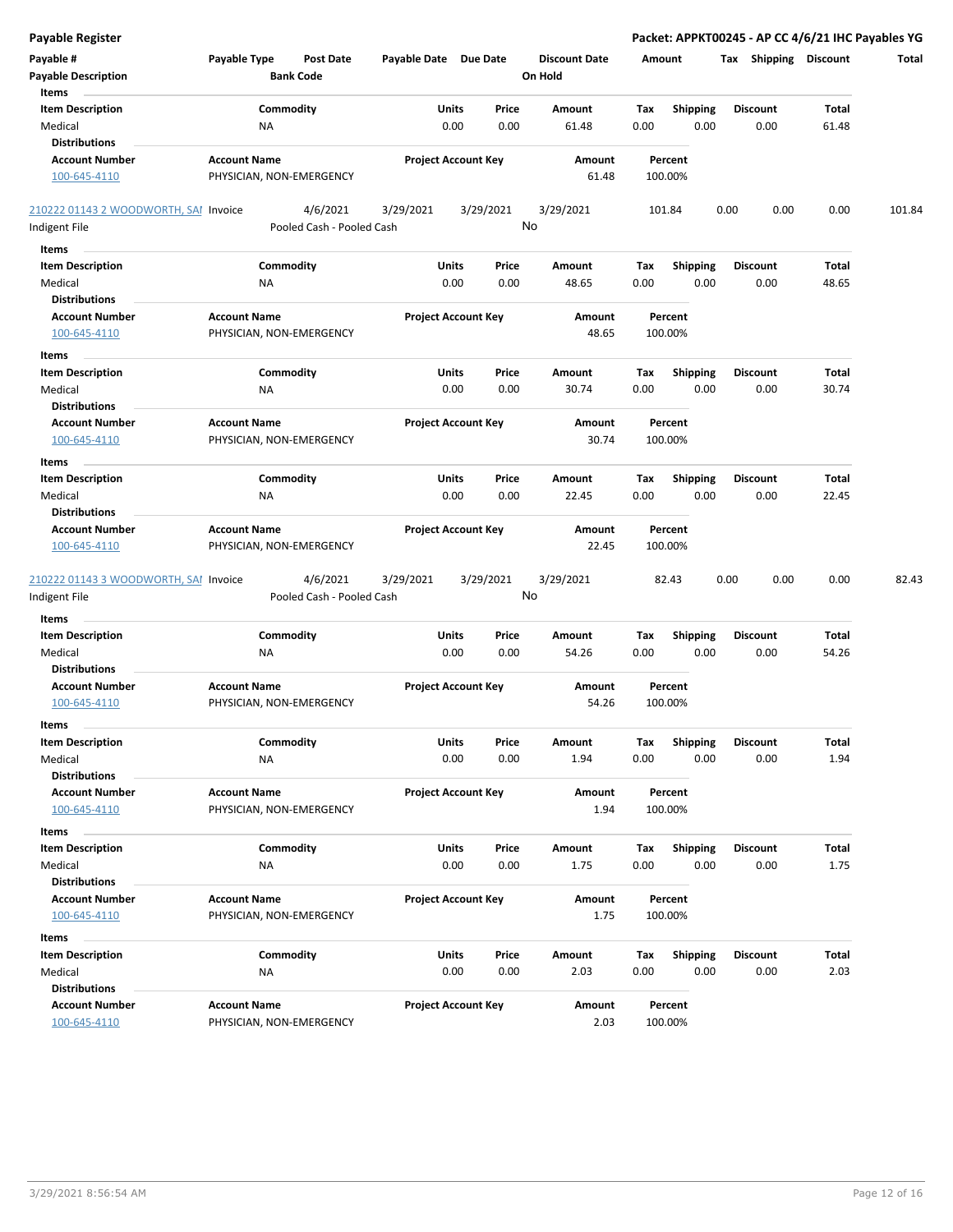| <b>Payable Register</b>                    |                          |                           |                            |                            |           |                      |                    |                 |      |                       | Packet: APPKT00245 - AP CC 4/6/21 IHC Payables YG |          |
|--------------------------------------------|--------------------------|---------------------------|----------------------------|----------------------------|-----------|----------------------|--------------------|-----------------|------|-----------------------|---------------------------------------------------|----------|
| Payable #                                  | Payable Type             | <b>Post Date</b>          | Payable Date Due Date      |                            |           | <b>Discount Date</b> | Amount             |                 |      | Tax Shipping Discount |                                                   | Total    |
| <b>Payable Description</b>                 |                          | <b>Bank Code</b>          |                            |                            |           | On Hold              |                    |                 |      |                       |                                                   |          |
| Items                                      |                          |                           |                            |                            |           |                      |                    |                 |      |                       |                                                   |          |
| <b>Item Description</b>                    | Commodity                |                           |                            | Units                      | Price     | Amount               | Tax                | <b>Shipping</b> |      | <b>Discount</b>       | Total                                             |          |
| Medical                                    | NA                       |                           |                            | 0.00                       | 0.00      | 22.45                | 0.00               | 0.00            |      | 0.00                  | 22.45                                             |          |
| <b>Distributions</b>                       |                          |                           |                            |                            |           |                      |                    |                 |      |                       |                                                   |          |
| <b>Account Number</b>                      | <b>Account Name</b>      |                           |                            | <b>Project Account Key</b> |           | Amount               |                    | Percent         |      |                       |                                                   |          |
| 100-645-4110                               | PHYSICIAN, NON-EMERGENCY |                           |                            |                            |           | 22.45                |                    | 100.00%         |      |                       |                                                   |          |
| <b>Vendor: 01177 - TMC BONHAM HOSPITAL</b> |                          |                           |                            |                            |           |                      |                    |                 |      |                       | <b>Vendor Total:</b>                              | 3,370.05 |
| 180512 01177 4 NORTON, CAROL E Invoice     |                          | 4/6/2021                  | 3/29/2021                  |                            | 3/29/2021 | 3/29/2021            | 786.00             |                 | 0.00 | 0.00                  | 0.00                                              | 786.00   |
| Indigent File                              |                          | Pooled Cash - Pooled Cash |                            |                            |           | No                   |                    |                 |      |                       |                                                   |          |
| Items                                      |                          |                           |                            |                            |           |                      |                    |                 |      |                       |                                                   |          |
| <b>Item Description</b>                    | Commodity                |                           |                            | Units                      | Price     | Amount               | Tax                | Shipping        |      | <b>Discount</b>       | Total                                             |          |
| Medical                                    | ΝA                       |                           |                            | 0.00                       | 0.00      | 786.00               | 0.00               | 0.00            |      | 0.00                  | 786.00                                            |          |
| <b>Distributions</b>                       |                          |                           |                            |                            |           |                      |                    |                 |      |                       |                                                   |          |
| <b>Account Number</b>                      | <b>Account Name</b>      |                           | <b>Project Account Key</b> |                            | Amount    | Percent              |                    |                 |      |                       |                                                   |          |
| 100-645-4140                               | HOSPITAL, OUTPATIENT     |                           |                            |                            |           | 786.00               |                    | 100.00%         |      |                       |                                                   |          |
| 191204 01177 31 SPURLOCK, STEP             | Invoice                  | 4/6/2021                  | 3/29/2021                  |                            | 3/29/2021 | 3/29/2021            | 181.65             |                 | 0.00 | 0.00                  | 0.00                                              | 181.65   |
| Indigent File                              |                          | Pooled Cash - Pooled Cash |                            |                            |           | No                   |                    |                 |      |                       |                                                   |          |
|                                            |                          |                           |                            |                            |           |                      |                    |                 |      |                       |                                                   |          |
| Items<br><b>Item Description</b>           | Commodity                |                           |                            | Units                      | Price     | Amount               | Tax                | Shipping        |      | <b>Discount</b>       | Total                                             |          |
| Medical                                    | ΝA                       |                           |                            | 0.00                       | 0.00      | 181.65               | 0.00               | 0.00            |      | 0.00                  | 181.65                                            |          |
| <b>Distributions</b>                       |                          |                           |                            |                            |           |                      |                    |                 |      |                       |                                                   |          |
| <b>Account Number</b>                      | <b>Account Name</b>      |                           |                            | <b>Project Account Key</b> |           | Amount               |                    | Percent         |      |                       |                                                   |          |
| 100-645-4140                               | HOSPITAL, OUTPATIENT     |                           |                            |                            |           | 181.65               |                    | 100.00%         |      |                       |                                                   |          |
|                                            |                          |                           |                            |                            |           |                      |                    |                 |      |                       |                                                   |          |
| 200710 01177 2 LOYA, JERRY CIS             | Invoice                  | 4/6/2021                  | 3/29/2021                  |                            | 3/29/2021 | 3/29/2021            | 576.30             |                 | 0.00 | 0.00                  | 0.00                                              | 576.30   |
| Indigent File                              |                          | Pooled Cash - Pooled Cash |                            |                            |           | No                   |                    |                 |      |                       |                                                   |          |
|                                            |                          |                           |                            |                            |           |                      |                    |                 |      |                       |                                                   |          |
| Items                                      |                          |                           |                            |                            |           |                      |                    |                 |      |                       |                                                   |          |
| <b>Item Description</b>                    | Commodity                |                           |                            | Units                      | Price     | Amount               | Tax                | Shipping        |      | <b>Discount</b>       | Total                                             |          |
| Medical                                    | NA                       |                           |                            | 0.00                       | 0.00      | 576.30               | 0.00               | 0.00            |      | 0.00                  | 576.30                                            |          |
| <b>Distributions</b>                       |                          |                           |                            |                            |           |                      |                    |                 |      |                       |                                                   |          |
| <b>Account Number</b>                      | <b>Account Name</b>      |                           |                            | <b>Project Account Key</b> |           | Amount               | Percent<br>100.00% |                 |      |                       |                                                   |          |
| 100-645-4140                               | HOSPITAL, OUTPATIENT     |                           |                            |                            |           | 576.30               |                    |                 |      |                       |                                                   |          |
| SO13428 01177 2 WILLIAMS, MITC             | Invoice                  | 4/6/2021                  | 3/29/2021                  |                            | 3/29/2021 | 3/29/2021            |                    | 81.45           | 0.00 | 0.00                  | 0.00                                              | 81.45    |
| <b>Indigent File</b>                       |                          | Pooled Cash - Pooled Cash |                            |                            |           | No                   |                    |                 |      |                       |                                                   |          |
| Items                                      |                          |                           |                            |                            |           |                      |                    |                 |      |                       |                                                   |          |
| <b>Item Description</b>                    | Commodity                |                           |                            | Units                      | Price     | Amount               | Tax                | <b>Shipping</b> |      | <b>Discount</b>       | <b>Total</b>                                      |          |
| Medical                                    | NA                       |                           |                            | 0.00                       | 0.00      | 81.45                | 0.00               | 0.00            |      | 0.00                  | 81.45                                             |          |
| <b>Distributions</b>                       |                          |                           |                            |                            |           |                      |                    |                 |      |                       |                                                   |          |
| <b>Account Number</b>                      | <b>Account Name</b>      |                           |                            | <b>Project Account Key</b> |           | Amount               |                    | Percent         |      |                       |                                                   |          |
| 100-565-4050                               | PRISONER MEDICAL         |                           |                            |                            |           | 81.45                |                    | 100.00%         |      |                       |                                                   |          |
| SO23479 01177 1 STEVENS, KENDR             | Invoice                  | 4/6/2021                  | 3/29/2021                  |                            | 3/29/2021 | 3/29/2021            |                    | 349.20          | 0.00 | 0.00                  | 0.00                                              | 349.20   |
| Indigent File                              |                          | Pooled Cash - Pooled Cash |                            |                            |           | No                   |                    |                 |      |                       |                                                   |          |
|                                            |                          |                           |                            |                            |           |                      |                    |                 |      |                       |                                                   |          |
| Items                                      |                          |                           |                            |                            |           |                      |                    |                 |      |                       |                                                   |          |
| <b>Item Description</b>                    | Commodity                |                           |                            | Units                      | Price     | Amount               | Tax                | Shipping        |      | <b>Discount</b>       | Total                                             |          |
| Medical                                    | NA                       |                           |                            | 0.00                       | 0.00      | 349.20               | 0.00               | 0.00            |      | 0.00                  | 349.20                                            |          |
| <b>Distributions</b>                       |                          |                           |                            |                            |           |                      |                    |                 |      |                       |                                                   |          |
| <b>Account Number</b>                      | <b>Account Name</b>      |                           |                            | <b>Project Account Key</b> |           | Amount               |                    | Percent         |      |                       |                                                   |          |
| 100-565-4050                               | PRISONER MEDICAL         |                           |                            |                            |           | 349.20               |                    | 100.00%         |      |                       |                                                   |          |
| SO39204 01177 2 WILLIAMS, CRAI             | Invoice                  | 4/6/2021                  | 3/29/2021                  |                            | 3/29/2021 | 3/29/2021            | 349.20             |                 | 0.00 | 0.00                  | 0.00                                              | 349.20   |
| Indigent File                              |                          | Pooled Cash - Pooled Cash |                            |                            |           | No                   |                    |                 |      |                       |                                                   |          |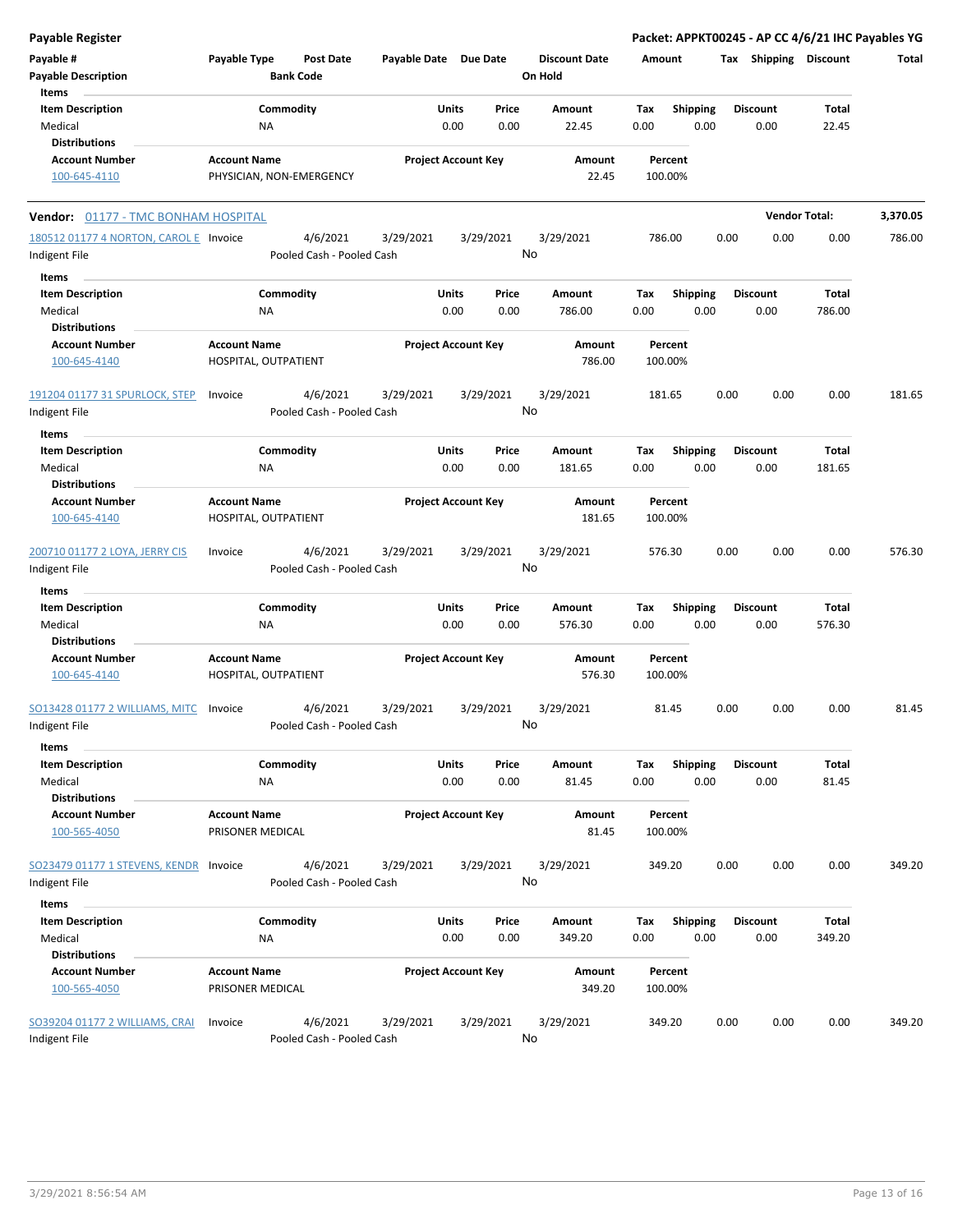| Payable Register                                   |                                         |                                      |                            |       |                            |                                 |                    |                    |      |                       | Packet: APPKT00245 - AP CC 4/6/21 IHC Payables YG |        |
|----------------------------------------------------|-----------------------------------------|--------------------------------------|----------------------------|-------|----------------------------|---------------------------------|--------------------|--------------------|------|-----------------------|---------------------------------------------------|--------|
| Payable #<br><b>Payable Description</b>            | Payable Type                            | <b>Post Date</b><br><b>Bank Code</b> | Payable Date Due Date      |       |                            | <b>Discount Date</b><br>On Hold | Amount             |                    |      | Tax Shipping Discount |                                                   | Total  |
| Items<br><b>Item Description</b>                   |                                         | Commodity                            |                            | Units | Price                      | Amount                          | Tax                | <b>Shipping</b>    |      | <b>Discount</b>       | <b>Total</b>                                      |        |
| Medical                                            |                                         | ΝA                                   |                            | 0.00  | 0.00                       | 349.20                          | 0.00               | 0.00               |      | 0.00                  | 349.20                                            |        |
| <b>Distributions</b>                               |                                         |                                      |                            |       |                            |                                 |                    |                    |      |                       |                                                   |        |
| <b>Account Number</b>                              | <b>Account Name</b>                     |                                      |                            |       | <b>Project Account Key</b> | Amount                          |                    | Percent            |      |                       |                                                   |        |
| 100-565-4050                                       |                                         | PRISONER MEDICAL                     |                            |       |                            | 349.20                          |                    | 100.00%            |      |                       |                                                   |        |
| SO40587 01177 1 HENDERSON, STE Invoice             |                                         | 4/6/2021                             | 3/29/2021                  |       | 3/29/2021                  | 3/29/2021                       |                    | 430.65             | 0.00 | 0.00                  | 0.00                                              | 430.65 |
| Indigent File                                      |                                         | Pooled Cash - Pooled Cash            |                            |       |                            | No                              |                    |                    |      |                       |                                                   |        |
| Items                                              |                                         |                                      |                            |       |                            |                                 |                    |                    |      |                       |                                                   |        |
| <b>Item Description</b>                            |                                         | Commodity                            |                            | Units | Price                      | Amount                          | Tax                | <b>Shipping</b>    |      | <b>Discount</b>       | Total                                             |        |
| Medical<br><b>Distributions</b>                    |                                         | <b>NA</b>                            |                            | 0.00  | 0.00                       | 430.65                          | 0.00               | 0.00               |      | 0.00                  | 430.65                                            |        |
| <b>Account Number</b>                              | <b>Account Name</b>                     |                                      |                            |       |                            | Amount                          |                    | Percent            |      |                       |                                                   |        |
| 100-565-4050                                       |                                         | PRISONER MEDICAL                     | <b>Project Account Key</b> |       |                            | 430.65                          | 100.00%            |                    |      |                       |                                                   |        |
| SO41202 01177 1 FISHER, DAN FR                     | Invoice                                 | 4/6/2021                             | 3/29/2021                  |       | 3/29/2021                  | 3/29/2021                       |                    | 615.60             | 0.00 | 0.00                  | 0.00                                              | 615.60 |
| Indigent File                                      |                                         | Pooled Cash - Pooled Cash            |                            |       |                            | No                              |                    |                    |      |                       |                                                   |        |
| Items                                              |                                         |                                      |                            |       |                            |                                 |                    |                    |      |                       |                                                   |        |
| <b>Item Description</b>                            |                                         | Commodity                            |                            | Units | Price                      | Amount                          | Tax                | <b>Shipping</b>    |      | <b>Discount</b>       | Total                                             |        |
| Medical<br><b>Distributions</b>                    |                                         | ΝA                                   |                            | 0.00  | 0.00                       | 615.60                          | 0.00               | 0.00               |      | 0.00                  | 615.60                                            |        |
| <b>Account Number</b><br>100-565-4050              | <b>Account Name</b><br>PRISONER MEDICAL |                                      | <b>Project Account Key</b> |       | Amount<br>615.60           |                                 | Percent<br>100.00% |                    |      |                       |                                                   |        |
| Vendor: 00605 - TMC BONHAM SPECIALTY CLINIC        |                                         |                                      |                            |       |                            |                                 |                    |                    |      | <b>Vendor Total:</b>  |                                                   | 54.41  |
| 930026 00605 1 ROBERTS, MELISS                     | Invoice                                 | 4/6/2021                             | 3/29/2021                  |       | 3/29/2021                  | 3/29/2021                       |                    | 54.41              | 0.00 | 0.00                  | 0.00                                              | 54.41  |
| Indigent File                                      |                                         | Pooled Cash - Pooled Cash            |                            |       |                            | No                              |                    |                    |      |                       |                                                   |        |
| Items<br><b>Item Description</b>                   |                                         | Commodity                            |                            | Units | Price                      | Amount                          | Tax                | <b>Shipping</b>    |      | <b>Discount</b>       | Total                                             |        |
| Medical                                            |                                         | ΝA                                   |                            | 0.00  | 0.00                       | 54.41                           | 0.00               | 0.00               |      | 0.00                  | 54.41                                             |        |
| <b>Distributions</b>                               |                                         |                                      |                            |       |                            |                                 |                    |                    |      |                       |                                                   |        |
| <b>Account Number</b><br>100-645-4110              | <b>Account Name</b>                     | PHYSICIAN, NON-EMERGENCY             |                            |       | <b>Project Account Key</b> | Amount<br>54.41                 |                    | Percent<br>100.00% |      |                       |                                                   |        |
| Vendor: 00633 - WILSON N JONES REGIONAL MED CENTER |                                         |                                      |                            |       |                            |                                 |                    |                    |      | <b>Vendor Total:</b>  |                                                   | 62.51  |
| 191204 00633 6 SPURLOCK, STEPH                     | Invoice                                 | 4/6/2021                             | 3/29/2021                  |       | 3/29/2021                  | 3/29/2021                       |                    | 62.51              | 0.00 | 0.00                  | 0.00                                              | 62.51  |
| Indigent File                                      |                                         | Pooled Cash - Pooled Cash            |                            |       |                            | No                              |                    |                    |      |                       |                                                   |        |
| Items                                              |                                         |                                      |                            |       |                            |                                 |                    |                    |      |                       |                                                   |        |
| <b>Item Description</b>                            |                                         | Commodity                            |                            | Units | Price                      | Amount                          | Tax                | Shipping           |      | <b>Discount</b>       | Total                                             |        |
| Medical                                            |                                         | NA                                   |                            | 0.00  | 0.00                       | 62.51                           | 0.00               | 0.00               |      | 0.00                  | 62.51                                             |        |
| <b>Distributions</b>                               |                                         |                                      |                            |       |                            |                                 |                    |                    |      |                       |                                                   |        |
| <b>Account Number</b>                              | <b>Account Name</b>                     |                                      |                            |       | <b>Project Account Key</b> | Amount                          |                    | Percent            |      |                       |                                                   |        |
| 100-645-4140                                       |                                         | HOSPITAL, OUTPATIENT                 |                            |       |                            | 62.51                           |                    | 100.00%            |      |                       |                                                   |        |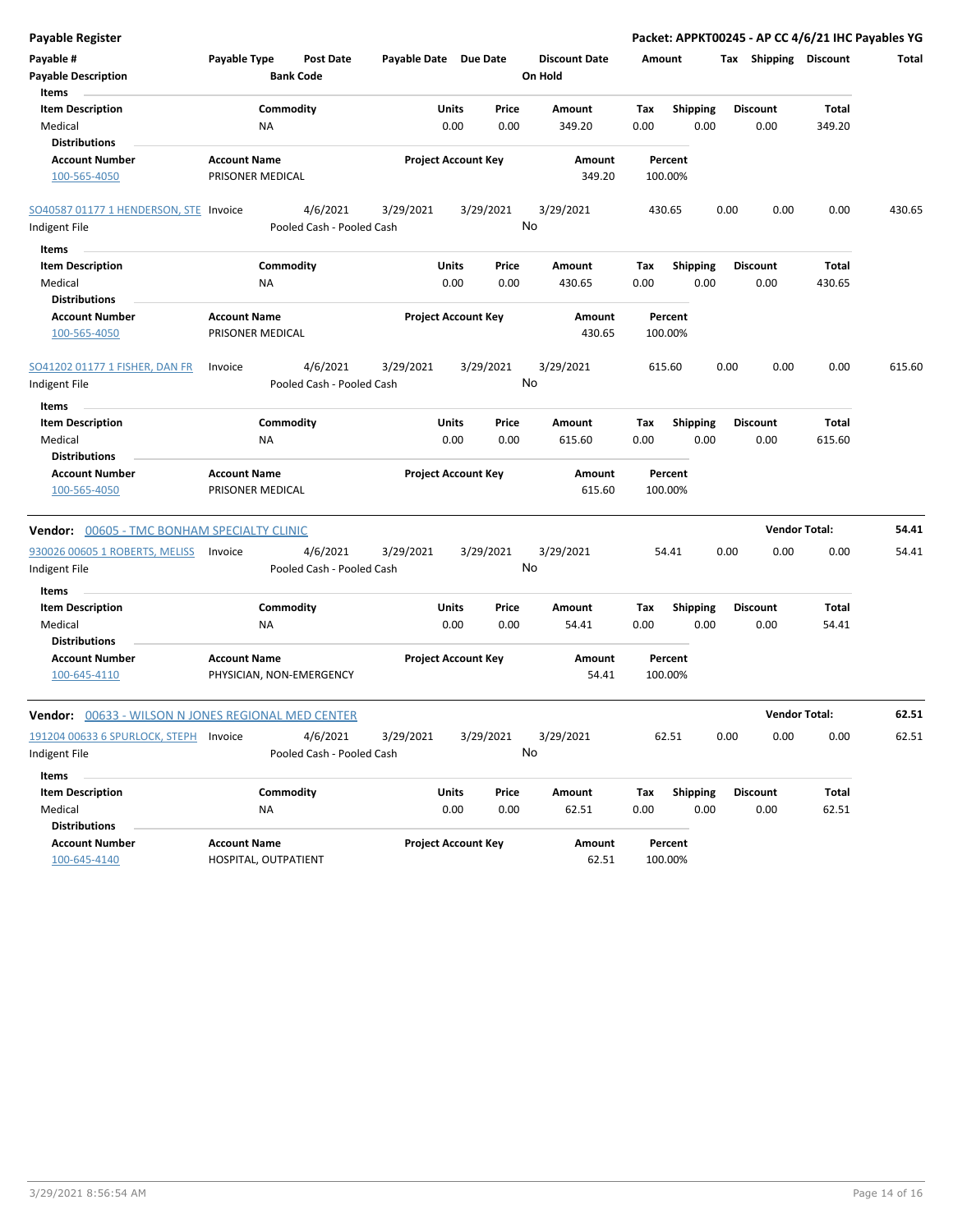## Payable Summary

| Type    | Count               | Gross     | Tax  | Shipping | <b>Discount</b> | Total     | <b>Manual Payment</b> | Balance   |
|---------|---------------------|-----------|------|----------|-----------------|-----------|-----------------------|-----------|
| Invoice | ےر                  | 13,898.08 | 0.00 | 0.00     | 0.00            | 13,898.08 | 0.00                  | 13,898.08 |
|         | <b>Grand Total:</b> | 13,898.08 | 0.00 | 0.00     | 0.00            | 13,898.08 | 0.00                  | 13,898.08 |